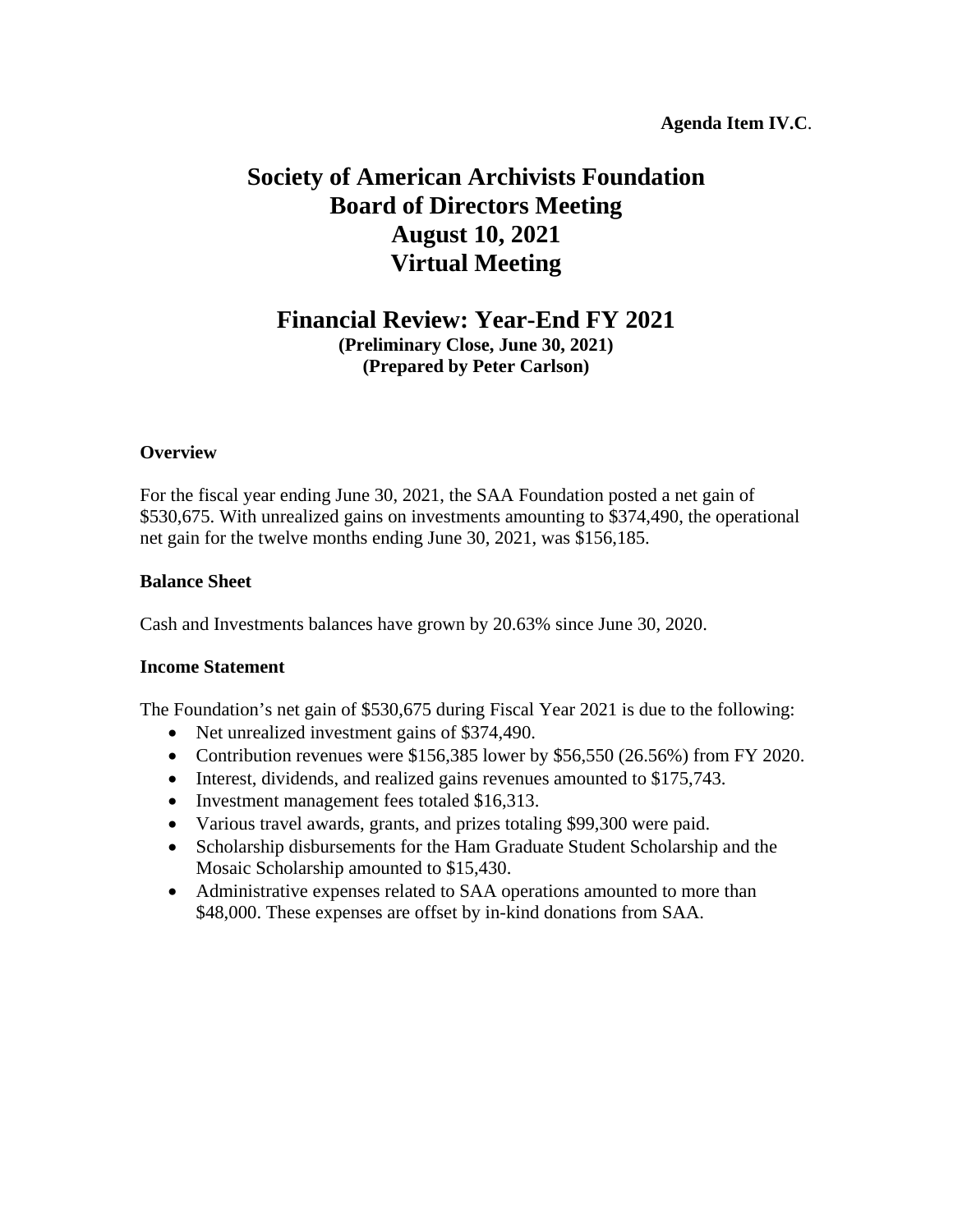### **Society of American Archivists Balance Sheet - SAA Foundation Wednesday, June 30, 2021**

**Fiscal 2021 Fiscal 2020 \$ Variance % Variance**

Agenda Item IV.C

| <b>Assets</b>                           |                |                |              |              |
|-----------------------------------------|----------------|----------------|--------------|--------------|
| <b>Cash &amp; Investments</b>           | \$2,639,274.71 | \$2,187,979.39 | \$451,295.32 | 20.63%       |
| <b>Accounts Receivable</b>              |                |                |              | $(100.00\%)$ |
| Equipment                               |                |                |              | $(100.00\%)$ |
| <b>Deposits</b>                         |                |                |              | $(100.00\%)$ |
| Inventory                               |                |                |              | $(100.00\%)$ |
| <b>Prepaid Expenses</b>                 |                |                |              | $(100.00\%)$ |
| <b>Due From Operations</b>              | 35,560.02      | 48,697.73      | (13, 137.71) | $(26.98\%)$  |
| <b>Due From Foundation</b>              | 1,747,693.79   | 1,699,445.04   | 48,248.75    | 2.84%        |
| <b>Cash Clearing</b>                    |                |                |              | $(100.00\%)$ |
| <b>Suspense</b>                         |                |                |              | $(100.00\%)$ |
| <b>Total Assets</b>                     | 4,422,528.52   | 3,936,122.16   | 486,406.36   | 12.36%       |
| <b>Liabilities</b>                      |                |                |              |              |
| <b>Accounts Payable</b>                 |                |                |              | $(100.00\%)$ |
| <b>Salaries and Wages Payable</b>       |                |                |              | $(100.00\%)$ |
| <b>Deferred Revenues</b>                |                |                |              |              |
| <b>Annual Meeting</b>                   |                |                |              | $(100.00\%)$ |
| <b>Subscriptions</b>                    |                |                |              | $(100.00\%)$ |
| Membership                              |                |                |              | $(100.00\%)$ |
| <b>Education</b>                        |                |                |              | $(100.00\%)$ |
| Postage                                 |                |                |              | $(100.00\%)$ |
| <b>Sponsors</b>                         |                |                |              | $(100.00\%)$ |
| <b>Advertising</b>                      |                |                |              | $(100.00\%)$ |
| <b>Exhibitors</b>                       |                |                |              | $(100.00\%)$ |
| <b>Consultants</b>                      |                |                |              | $(100.00\%)$ |
| <b>Publication Pre-Sales</b>            |                |                |              | $(100.00\%)$ |
| <b>Total Deferred Revenues</b>          |                |                |              | $(100.00\%)$ |
| <b>Due to Council-Directed Funds</b>    |                |                |              | $(100.00\%)$ |
| <b>Due to Operations</b>                | 486,673.40     | 579,190.55     | (92, 517.15) | $(15.97\%)$  |
| <b>Due To Foundation</b>                | 1,747,693.79   | 1,699,445.04   | 48,248.75    | 2.84%        |
| <b>Deferred Rent</b>                    |                |                |              | $(100.00\%)$ |
| <b>Council-Directed Funds</b>           |                |                |              | $(100.00\%)$ |
| <b>Other Funds</b>                      |                |                |              | $(100.00\%)$ |
| <b>Total Liabilities</b>                | 2,234,367.19   | 2,278,635.59   | (44, 268.40) | $(1.94\%)$   |
| <b>Net Assets</b>                       |                |                |              |              |
| <b>Fund Balance</b>                     | 1,657,486.57   | 1,581,084.10   | 76,402.47    | 4.83%        |
| <b>Net Gain or Loss</b>                 | 530,674.76     | 76,402.47      | 454,272.29   | 594.58%      |
| <b>Total Net Assets</b>                 | 2,188,161.33   | 1,657,486.57   | 530,674.76   | 32.02%       |
| <b>Total Liabilities and Net Assets</b> | 4,422,528.52   | 3,936,122.16   | 486,406.36   | 12.36%       |
|                                         |                |                |              |              |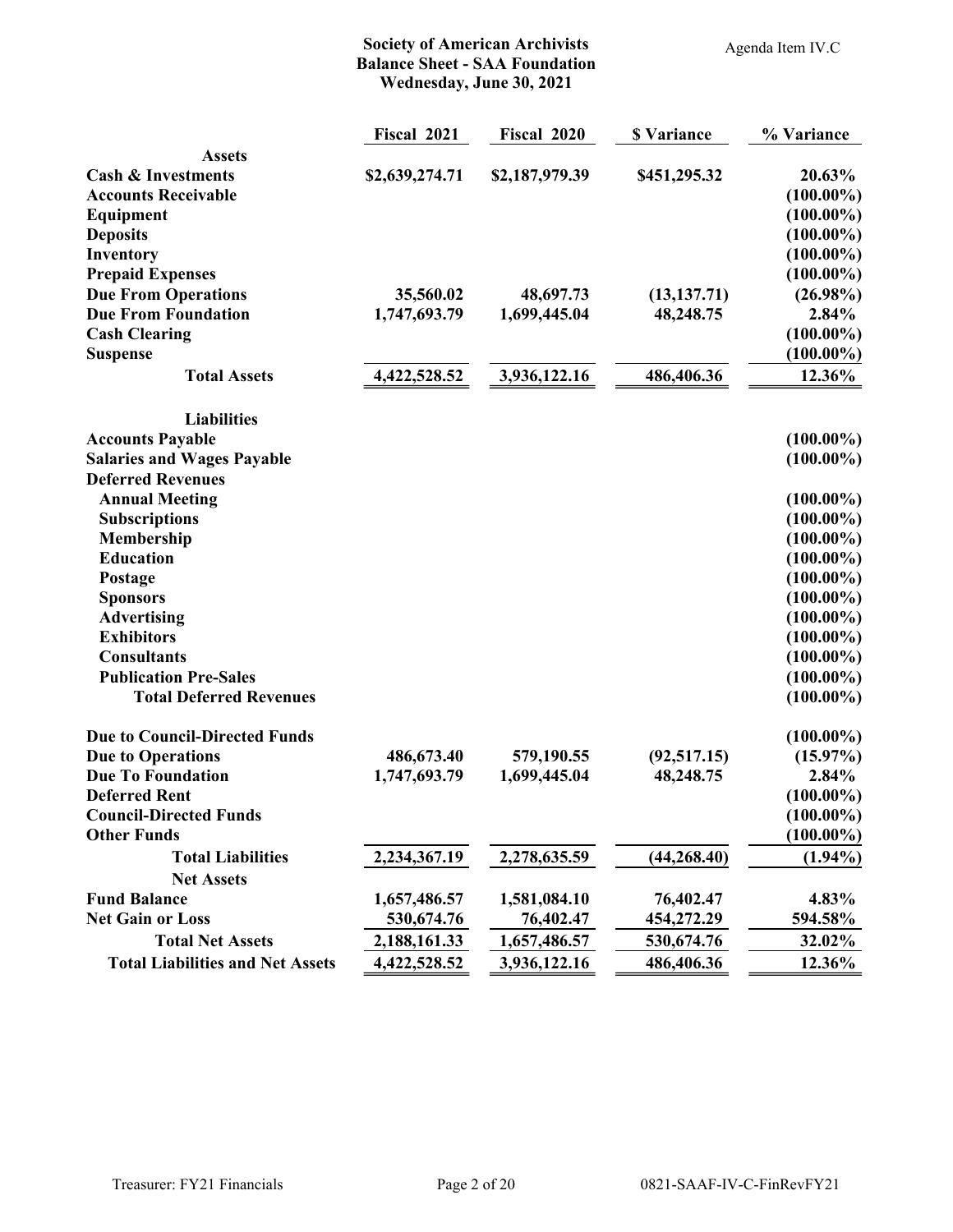# **Society of American Archivists Balance Sheet -- June 30, 2021**

|                                         | Fiscal 2021    |                |               |            |           |            |
|-----------------------------------------|----------------|----------------|---------------|------------|-----------|------------|
|                                         |                |                |               |            |           |            |
|                                         |                |                |               |            |           |            |
|                                         | <b>SAAF</b>    | Admin          | <b>Norton</b> | Spacesaver | Mosaic    | Henry      |
| <b>Assets</b>                           |                |                |               |            |           |            |
| <b>Cash &amp; Investments</b>           | \$2,639,274.71 | \$2,484,219.67 |               |            |           |            |
| <b>Due From Operations</b>              | 35,560.02      | 13,760.36      | 90.00         |            | 1,320.00  | 95.00      |
| <b>Due From Foundation</b>              | 1,747,693.79   | 6,000.00       | 246,193.89    | 1,001.63   | 87,550.58 | 787,066.40 |
| <b>Total Assets</b>                     | 4,422,528.52   | 2,503,980.03   | 246,283.89    | 1,001.63   | 88,870.58 | 787,161.40 |
|                                         |                |                |               |            |           |            |
| <b>Liabilities</b>                      |                |                |               |            |           |            |
| <b>Deferred Revenues</b>                |                |                |               |            |           |            |
|                                         |                |                |               |            |           |            |
| <b>Due to Operations</b>                | 486,673.40     | 458,523.40     |               |            | 5,104.00  |            |
| <b>Due To Foundation</b>                | 1,747,693.79   | 1,741,693.79   |               |            |           |            |
| <b>Total Liabilities</b>                | 2,234,367.19   | 2,200,217.19   |               |            | 5,104.00  |            |
| <b>Net Assets</b>                       |                |                |               |            |           |            |
| <b>Fund Balance</b>                     | 1,657,486.57   | (63,669.34)    | 228,012.22    | 1,001.63   | 59,152.63 | 728,919.49 |
| <b>Net Gain or Loss</b>                 | 530,674.76     | 367,432.18     | 18,271.67     |            | 24,613.95 | 58,241.91  |
| <b>Total Net Assets</b>                 | 2,188,161.33   | 303,762.84     | 246,283.89    | 1,001.63   | 83,766.58 | 787,161.40 |
| <b>Total Liabilities and Net Assets</b> | 4,422,528.52   | 2,503,980.03   | 246,283.89    | 1,001.63   | 88,870.58 | 787,161.40 |
|                                         |                |                |               |            |           |            |
| <b>Key Income Statement Activity</b>    |                |                |               |            |           |            |
|                                         |                |                |               |            |           |            |
| <b>Contributions</b>                    | 156,384.97     | 48,803.86      | 740.00        |            | 25,481.00 | 1,572.00   |
| <b>Awards</b>                           | 99,300.00      |                |               |            | 5,104.00  |            |
| <b>Investment Fees</b>                  | 16,313.21      |                | 2,216.01      |            | 542.14    | 7,148.48   |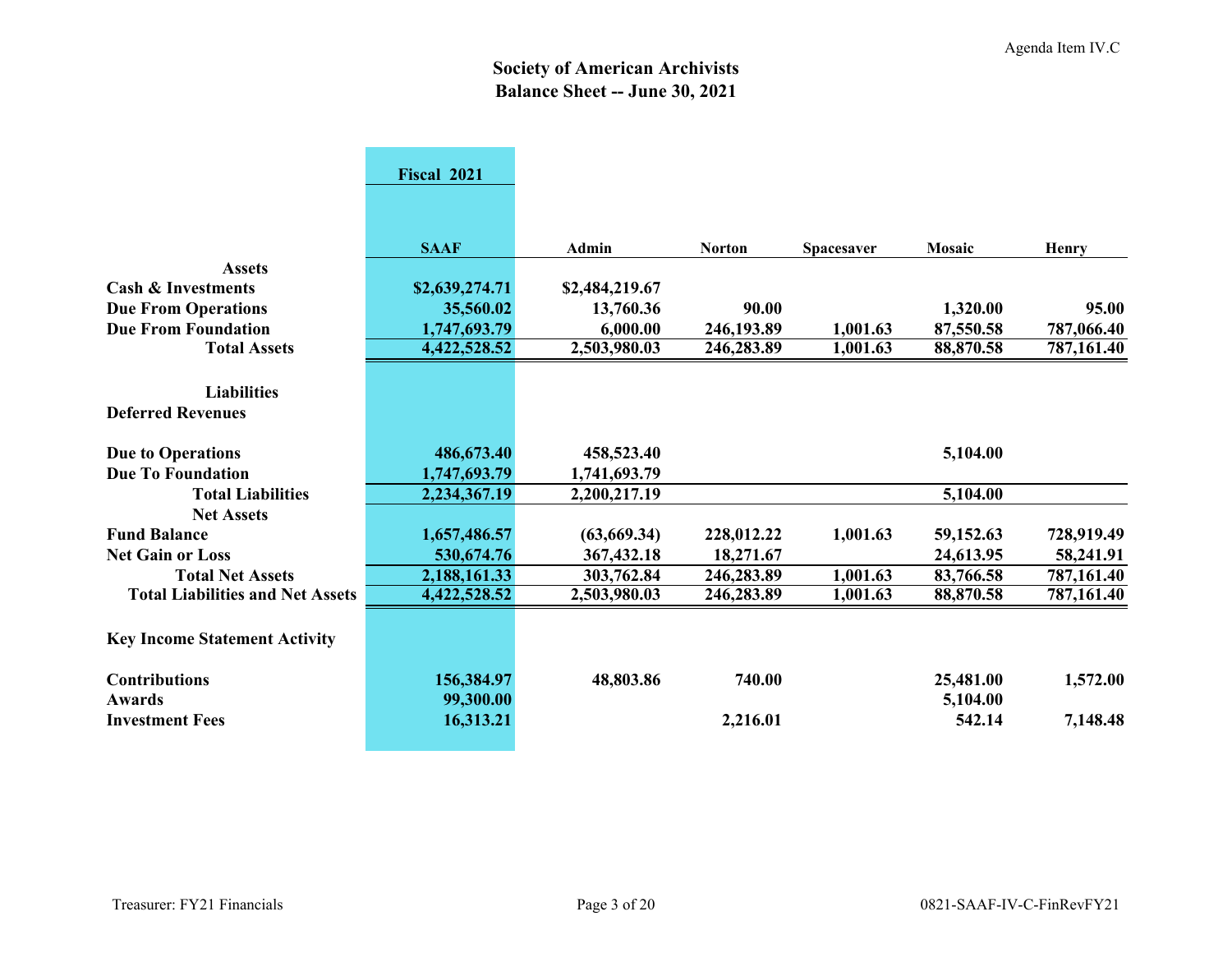# **Society of American Archivists Balance Sheet -- June 30, 2021**

|                                                | Fiscal 2021<br><b>SAAF</b> |                         | <b>Archival</b><br>Worker's<br><b>Emergency</b><br>Fund | <b>Pinkett</b> | Peterson  |
|------------------------------------------------|----------------------------|-------------------------|---------------------------------------------------------|----------------|-----------|
| <b>Assets</b>                                  |                            | <b>Strategic Growth</b> |                                                         |                |           |
| <b>Cash &amp; Investments</b>                  |                            |                         |                                                         |                |           |
|                                                | \$2,639,274.71             |                         |                                                         |                |           |
| <b>Due From Operations</b>                     | 35,560.02                  | 5,890.24                | 3,431.91                                                | 1,052.00       | 107.00    |
| <b>Due From Foundation</b>                     | 1,747,693.79               | 328,185.49              | 10,469.87                                               | 135,492.90     | 58,244.05 |
| <b>Total Assets</b>                            | 4,422,528.52               | 334,075.73              | 13,901.78                                               | 136,544.90     | 58,351.05 |
| <b>Liabilities</b><br><b>Deferred Revenues</b> |                            |                         |                                                         |                |           |
| <b>Due to Operations</b>                       | 486,673.40                 | 9,094.00                | 3,000.00                                                | 104.00         | 49.00     |
| <b>Due To Foundation</b>                       | 1,747,693.79               | 6,000.00                |                                                         |                |           |
| <b>Total Liabilities</b>                       | 2,234,367.19               | 15,094.00               | 3,000.00                                                | 104.00         | 49.00     |
| <b>Net Assets</b>                              |                            |                         |                                                         |                |           |
| <b>Fund Balance</b>                            | 1,657,486.57               | 299,990.66              | 18,361.39                                               | 122,664.33     | 53,654.34 |
| <b>Net Gain or Loss</b>                        | 530,674.76                 | 18,991.07               | (7,459.61)                                              | 13,776.57      | 4,647.71  |
| <b>Total Net Assets</b>                        | 2,188,161.33               | 318,981.73              | 10,901.78                                               | 136,440.90     | 58,302.05 |
| <b>Total Liabilities and Net Assets</b>        | 4,422,528.52               | 334,075.73              | 13,901.78                                               | 136,544.90     | 58,351.05 |
| <b>Key Income Statement Activity</b>           |                            |                         |                                                         |                |           |
| <b>Contributions</b>                           | 156,384.97                 | 28,292.72               | 37,365.39                                               | 4,603.00       | 547.00    |
| <b>Awards</b>                                  | 99,300.00                  | 28,419.00               | 44,825.00                                               | 104.00         | 49.00     |
| <b>Investment Fees</b>                         | 16,313.21                  | 2,975.10                |                                                         | 1,170.30       | 523.44    |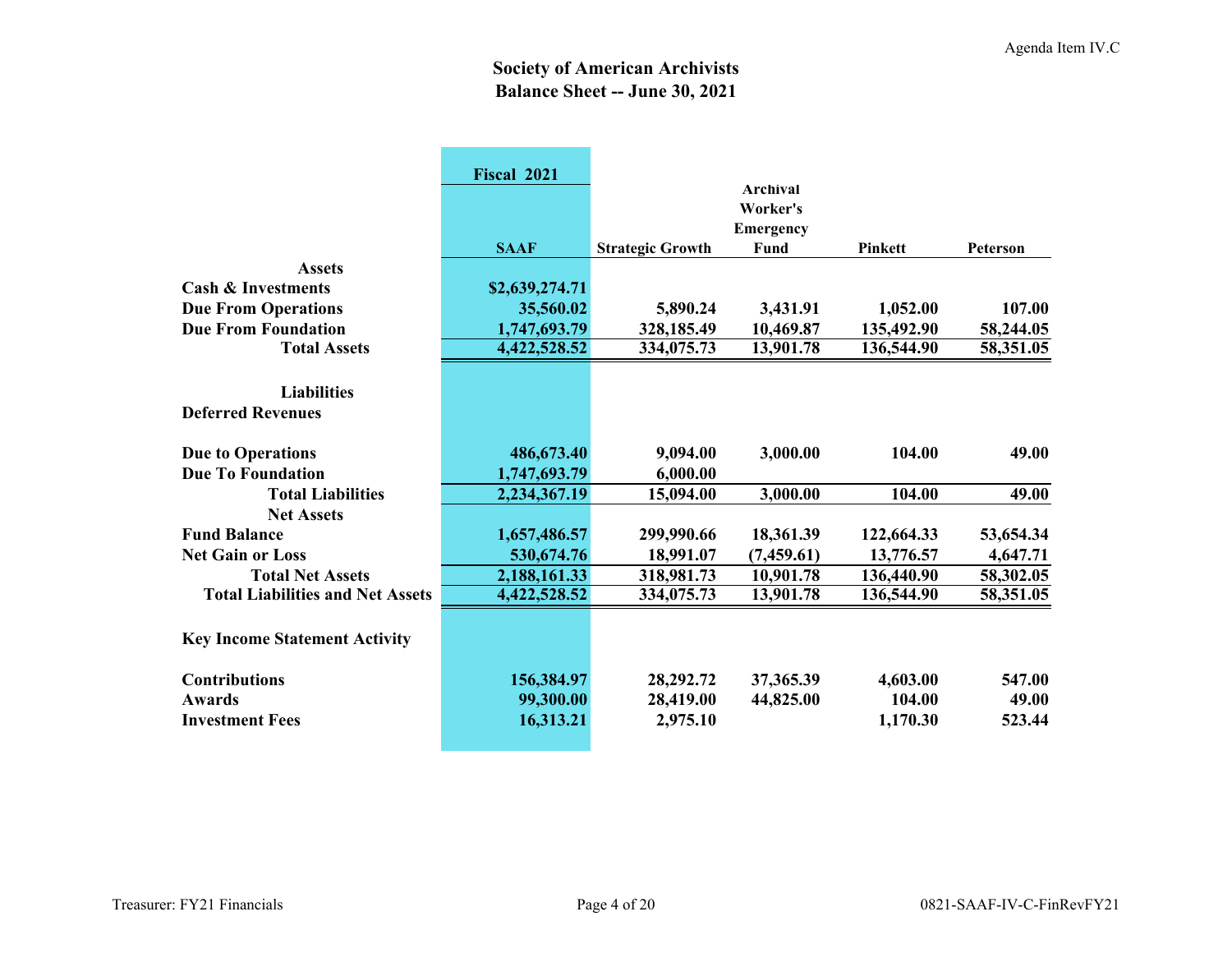# **Society of American Archivists Balance Sheet -- June 30, 2021**

|                                         | Fiscal 2021    |              |          |                    |              |
|-----------------------------------------|----------------|--------------|----------|--------------------|--------------|
|                                         |                |              |          |                    |              |
|                                         |                |              |          |                    |              |
|                                         | <b>SAAF</b>    | <b>NDRFA</b> | Japan    | <b>Hamer Kegan</b> | Ham          |
| <b>Assets</b>                           |                |              |          |                    |              |
| <b>Cash &amp; Investments</b>           | \$2,639,274.71 |              |          |                    | \$155,055.04 |
| <b>Due From Operations</b>              | 35,560.02      | 2,772.00     | 5,341.51 | 25.00              | 1,675.00     |
| <b>Due From Foundation</b>              | 1,747,693.79   | 79,708.36    |          | 7,780.62           |              |
| <b>Total Assets</b>                     | 4,422,528.52   | 82,480.36    | 5,341.51 | 7,805.62           | 156,730.04   |
|                                         |                |              |          |                    |              |
| <b>Liabilities</b>                      |                |              |          |                    |              |
| <b>Deferred Revenues</b>                |                |              |          |                    |              |
|                                         |                |              |          |                    |              |
| <b>Due to Operations</b>                | 486,673.40     |              |          | 500.00             | 10,299.00    |
| <b>Due To Foundation</b>                | 1,747,693.79   |              |          |                    |              |
| <b>Total Liabilities</b>                | 2,234,367.19   |              |          | 500.00             | 10,299.00    |
| <b>Net Assets</b>                       |                |              |          |                    |              |
| <b>Fund Balance</b>                     | 1,657,486.57   | 80,416.28    | 5,341.51 | 7,117.08           | 116,524.35   |
| <b>Net Gain or Loss</b>                 | 530,674.76     | 2,064.08     |          | 188.54             | 29,906.69    |
| <b>Total Net Assets</b>                 | 2,188,161.33   | 82,480.36    | 5,341.51 | 7,305.62           | 146,431.04   |
| <b>Total Liabilities and Net Assets</b> | 4,422,528.52   | 82,480.36    | 5,341.51 | 7,805.62           | 156,730.04   |
|                                         |                |              |          |                    |              |
| <b>Key Income Statement Activity</b>    |                |              |          |                    |              |
| <b>Contributions</b>                    | 156,384.97     | 6,432.00     |          | 80.00              | 2,468.00     |
| <b>Awards</b>                           | 99,300.00      | 10,000.00    |          | 500.00             | 10,299.00    |
| <b>Investment Fees</b>                  | 16,313.21      | 710.45       |          | 76.75              | 950.54       |
|                                         |                |              |          |                    |              |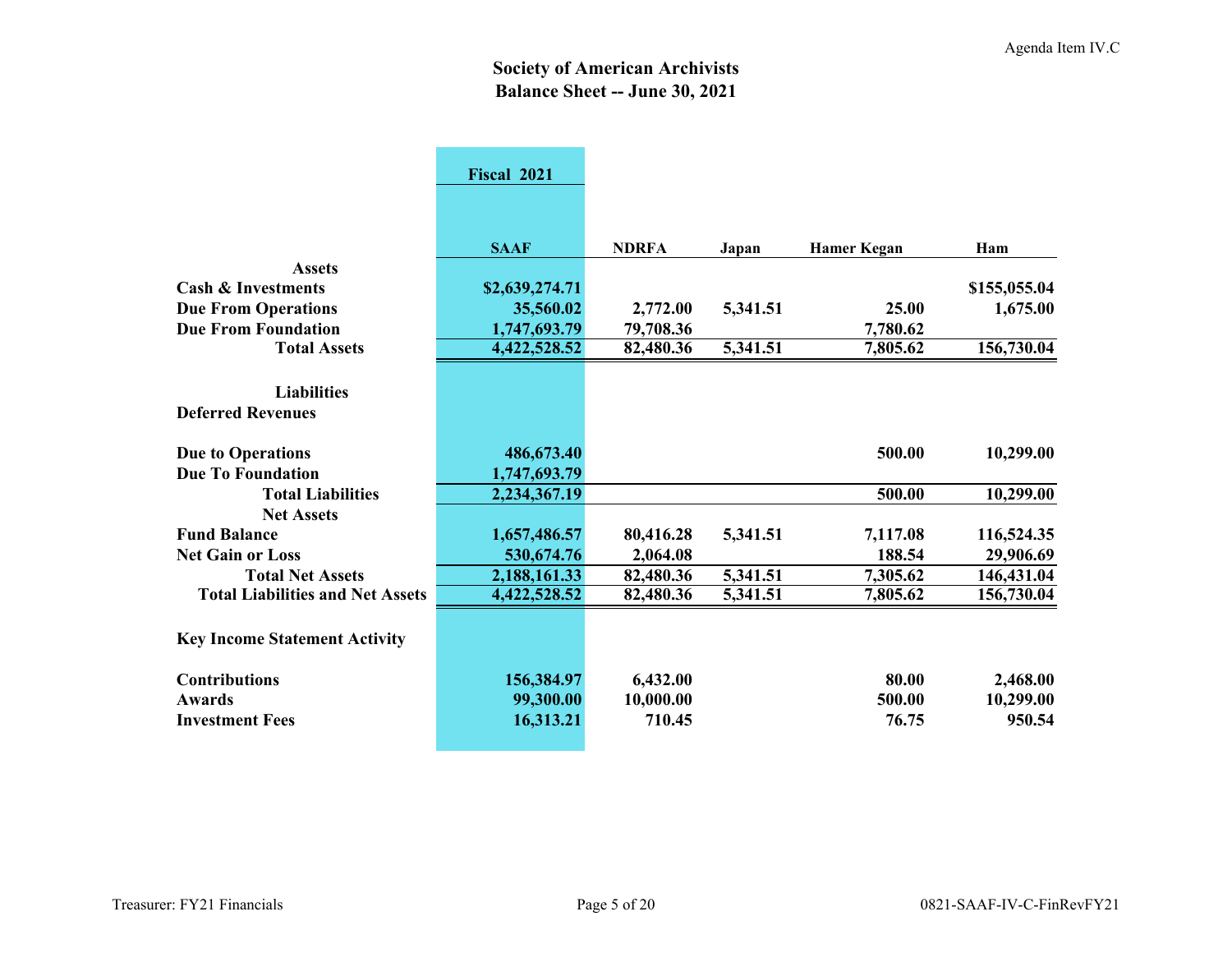#### **SOCIETY OF AMERICAN ARCHIVISTS SAA Foundation For the Twelve Months Ending Wednesday, June 30, 2021**

|                                          | <b>Year-To-Date</b> | Year-To-Date | <b>Budget</b> | This Year Vs. Last Year |              | This Year Vs. Budget |              |
|------------------------------------------|---------------------|--------------|---------------|-------------------------|--------------|----------------------|--------------|
|                                          | 6/30/2021           | 6/30/2020    | 6/30/2021     | <b>\$ Variance</b>      | % Variance   | <b>\$ Variance</b>   | % Variance   |
| <b>Income</b>                            |                     |              |               |                         |              |                      |              |
| <b>Dues</b>                              |                     |              |               |                         | $0.00\%$     |                      | $0.00\%$     |
| <b>Subscriptions &amp; Advertising</b>   |                     |              |               |                         | $0.00\%$     |                      | $0.00\%$     |
| Workshops                                |                     |              |               |                         | $0.00\%$     |                      | $0.00\%$     |
| <b>Annual Meeting</b>                    |                     |              |               |                         | $0.00\%$     |                      | $0.00\%$     |
| <b>Publications &amp; CD Sales</b>       |                     |              |               |                         | $0.00\%$     |                      | $0.00\%$     |
| <b>Contributions</b>                     | 156,384.97          | 212,935.14   | 124,578.77    | (56, 550.17)            | $(26.56\%)$  | 31,806.20            | 25.53%       |
| <b>Investments</b>                       | 550,232.57          | 97,249.72    | 35,906.00     | 452,982.85              | 465.79%      | 514,326.57           | 1,432.43%    |
| Shipping, Handling, & Other              | 208.14              | 43.41        |               | 164.73                  | 379.47%      | 208.14               | $0.00\%$     |
| <b>Total Income</b>                      | 706,825.68          | 310,228.27   | 160,484.77    | 396,597.41              | 127.84%      | 546,340.91           | 340.43%      |
| <b>Expenses</b>                          |                     |              |               |                         |              |                      |              |
| Salaries, Wages, & Benefits              | 40,684.19           | 33,502.80    | 37,457.35     | 7,181.39                | 21.44%       | 3,226.84             | 8.61%        |
| <b>Office Occupancy &amp; Utilities</b>  | 4,091.88            | 3,459.70     | 4,207.22      | 632.18                  | 18.27%       | (115.34)             | $(2.74\%)$   |
| <b>Services</b>                          | 130,903.19          | 192,930.17   | 117,127.66    | (62, 026.98)            | (32.15%)     | 13,775.53            | 11.76%       |
| <b>Supplies</b>                          |                     | 844.52       | 227.55        | (844.52)                | $(100.00\%)$ | (227.55)             | $(100.00\%)$ |
| <b>Travel</b>                            |                     | 2,712.32     |               | (2,712.32)              | $(100.00\%)$ |                      | $0.00\%$     |
| Leases, Rentals, & Licenses              | 471.66              | 361.29       | 444.99        | 110.37                  | 30.55%       | 26.67                | 5.99%        |
| Taxes, Dues, & Subscriptions             |                     | 15.00        |               | (15.00)                 | $(100.00\%)$ |                      | $0.00\%$     |
| Depreciation, Cost of Goods Sold & Other |                     |              |               |                         | $0.00\%$     |                      | $0.00\%$     |
| <b>Total Expenses</b>                    | 176,150.92          | 233,825.80   | 159,464.77    | (57,674.88)             | (24.67%)     | 16,686.15            | 10.46%       |
| <b>Net Gain or (Loss)</b>                | 530,674.76          | 76,402.47    | 1,020.00      | 454,272.29              | 594.58%      | 529,654.76           | 51,926.94%   |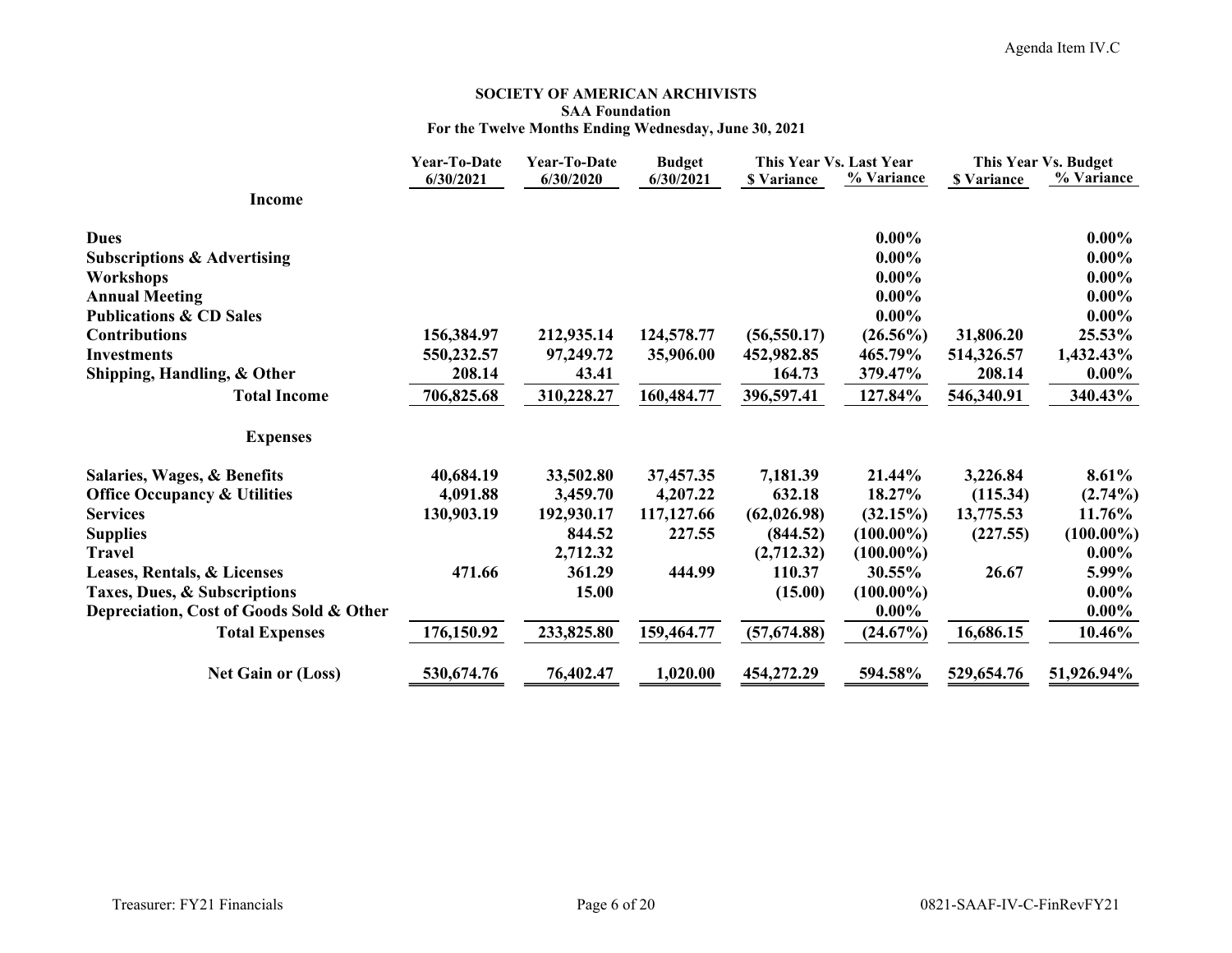#### **SOCIETY OF AMERICAN ARCHIVISTS Administration For the Twelve Months Ending Wednesday, June 30, 2021**

|                                          | Year-To-Date | Year-To-Date | <b>Budget</b> |                    | This Year Vs. Last Year | This Year Vs. Budget |                |
|------------------------------------------|--------------|--------------|---------------|--------------------|-------------------------|----------------------|----------------|
| Income                                   | 6/30/2021    | 6/30/2020    | 6/30/2021     | <b>\$</b> Variance | % Variance              | <b>S</b> Variance    | % Variance     |
| <b>Dues</b>                              |              |              |               |                    |                         |                      |                |
| <b>Subscriptions &amp; Advertising</b>   |              |              |               |                    |                         |                      |                |
| Workshops                                |              |              |               |                    |                         |                      |                |
| <b>Annual Meeting</b>                    |              |              |               |                    |                         |                      |                |
| <b>Publications &amp; CD Sales</b>       |              |              |               |                    |                         |                      |                |
| <b>Contributions</b>                     | 48,803.86    | 41,856.56    | 42,763.77     | 6,947.30           | 16.60%                  | 6,040.09             | 14.12%         |
| <b>Investments</b>                       | 374,489.90   | 14,200.58    |               | 360,289.32         | 2,537.15%               | 374,489.90           | $0.00\%$       |
| Shipping, Handling, & Other              | 208.14       | 43.41        |               | 164.73             | 379.47%                 | 208.14               | $0.00\%$       |
| <b>Total Income</b>                      | 423,501.90   | 56,100.55    | 42,763.77     | 367,401.35         | 654.90%                 | 380,738.13           | 890.33%        |
| <b>Expenses</b>                          |              |              |               |                    |                         |                      |                |
| Salaries, Wages, & Benefits              | 40,684.19    | 33,502.80    | 37,457.35     | 7,181.39           | 21.44%                  | 3,226.84             | 8.61%          |
| <b>Office Occupancy &amp; Utilities</b>  | 4,091.88     | 3,459.70     | 4,207.22      | 632.18             | 18.27%                  | (115.34)             | $(2.74\%)$     |
| <b>Services</b>                          | 10,821.98    | 8,266.25     | 11,076.66     | 2,555.73           | 30.92%                  | (254.68)             | $(2.30\%)$     |
| <b>Supplies</b>                          |              | 844.52       | 227.55        | (844.52)           | $(100.00\%)$            | (227.55)             | $(100.00\%)$   |
| <b>Travel</b>                            |              | 2,712.32     |               | (2,712.32)         | $(100.00\%)$            |                      | $0.00\%$       |
| Leases, Rentals, & Licenses              | 471.66       | 361.29       | 444.99        | 110.37             | 30.55%                  | 26.67                | 5.99%          |
| Taxes, Dues, & Subscriptions             |              | 15.00        |               | (15.00)            | $(100.00\%)$            |                      | $0.00\%$       |
| Depreciation, Cost of Goods Sold & Other |              |              |               |                    |                         |                      |                |
| <b>Total Expenses</b>                    | 56,069.71    | 49,161.88    | 53,413.77     | 6,907.83           | 14.05%                  | 2,655.94             | 4.97%          |
| <b>Net Gain or (Loss)</b>                | 367,432.19   | 6,938.67     | (10,650.00)   | 360,493.52         | 5,195.43%               | 378,082.19           | $(3,550.07\%)$ |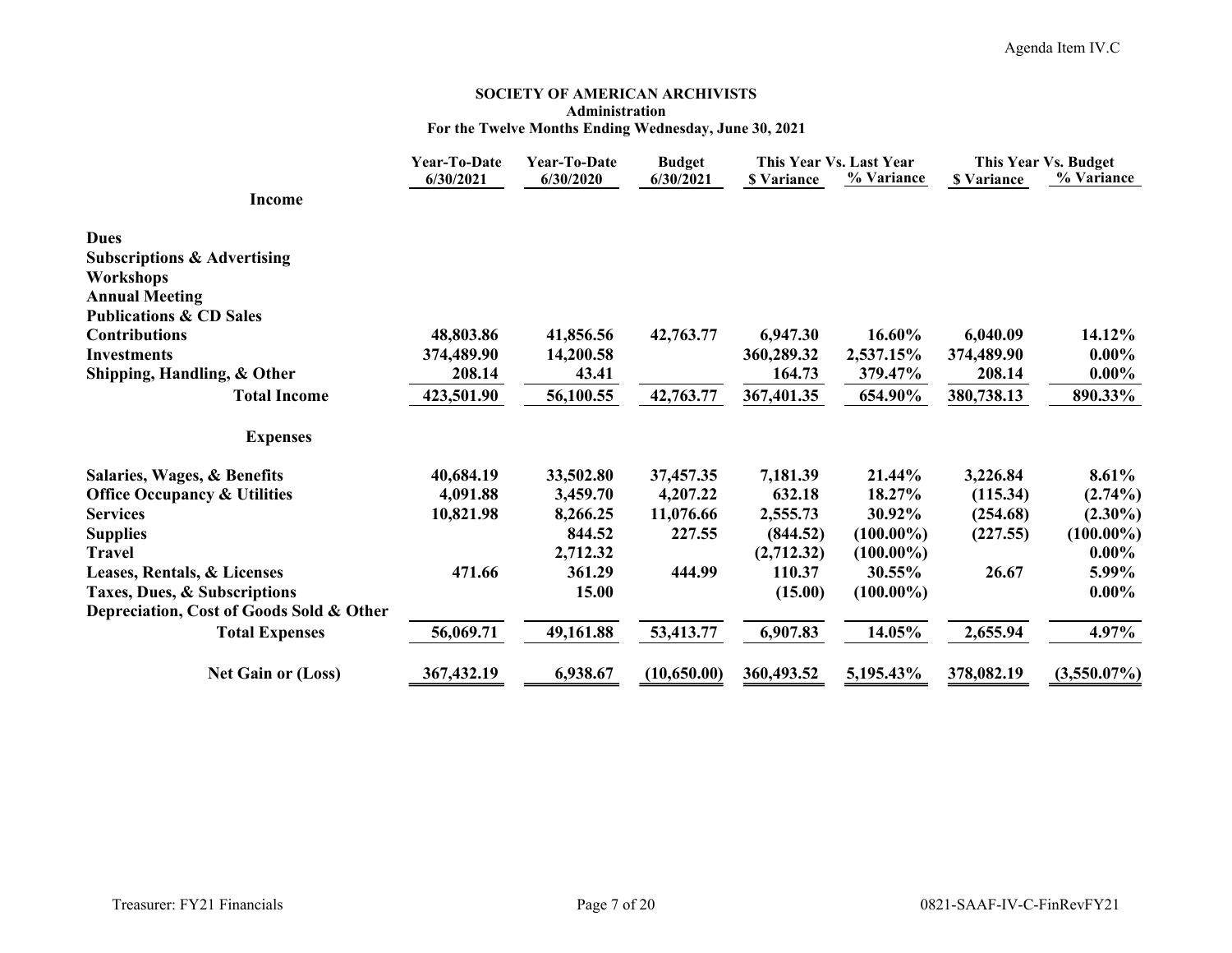#### **SOCIETY OF AMERICAN ARCHIVISTS SAA FoundationFor the Twelve Months Ending Wednesday, June 30, 2021**

|                                                                     | Year-To-Date<br>6/30/2021 | Year-To-Date<br>6/30/2020 | <b>Budget</b><br>6/30/2021 | This Year Vs. Last Year<br><b>S</b> Variance | % Variance   | <b>S</b> Variance | This Year Vs. Budget<br>% Variance |
|---------------------------------------------------------------------|---------------------------|---------------------------|----------------------------|----------------------------------------------|--------------|-------------------|------------------------------------|
| <b>Contributions:</b>                                               |                           |                           |                            |                                              |              |                   |                                    |
| <b>Administration - Contributions</b>                               | 48,803.86                 | 41,856.56                 | 42,763.77                  | 6,947.30                                     | 16.60%       | 6,040.09          | 14.12%                             |
| <b>Norton Fund - Contributions</b>                                  | 740.00                    | 3,492.00                  | 2,967.00                   | (2,752.00)                                   | $(78.81\%)$  | (2,227.00)        | $(75.06\%)$                        |
| <b>Spotlight Award - Contributions</b>                              |                           |                           |                            |                                              |              |                   |                                    |
| <b>Fellows Fund - Contributions</b>                                 |                           |                           |                            |                                              | $0.00\%$     |                   | $0.00\%$                           |
| <b>Spacesaver Fund - Contributions</b>                              |                           |                           |                            |                                              |              |                   |                                    |
| <b>Minority Student Scholarship Fund - Contributions</b>            | 25,481.00                 | 13,803.00                 | 11,730.00                  | 11,678.00                                    | 84.60%       | 13,751.00         | 117.23%                            |
| <b>Linda J. Henry Estate - Contributions</b>                        | 1,572.00                  | 903.00                    | 1,000.00                   | 669.00                                       | 74.09%       | 572.00            | 57.20%                             |
| <b>Strategic Growth Fund - Contributions</b>                        | 28, 292. 72               | 32,531.19                 | 28,578.00                  | (4,238.47)                                   | $(13.03\%)$  | (285.28)          | $(1.00\%)$                         |
| <b>Awards - Contributions</b>                                       |                           | 1,270.00                  |                            | (1,270.00)                                   | $(100.00\%)$ |                   | $0.00\%$                           |
| <b>Archival Worker's Emergency Fund - Contributions</b>             | 37, 365.39                | 104,161.39                | 25,000.00                  | (66,796.00)                                  | $(64.13\%)$  | 12,365.39         | 49.46%                             |
| <b>Fellows Posner - Contributions</b>                               |                           |                           |                            |                                              |              |                   |                                    |
| <b>Coker Award - Contributions</b>                                  |                           |                           |                            |                                              |              |                   |                                    |
| <b>Pinkett - Contributions</b>                                      | 4,603.00                  | 3,990.00                  | 3,392.00                   | 613.00                                       | 15.36%       | 1,211.00          | 35.70%                             |
| <b>Pease Award - Contributions</b>                                  |                           |                           |                            |                                              |              |                   |                                    |
| <b>Peterson Scholar - Contributions</b>                             | 547.00                    | 1,447.00                  | 1,230.00                   | (900.00)                                     | $(62.20\%)$  | (683.00)          | $(55.53\%)$                        |
| <b>National Disaster Recovery Fund for Archives - Contributions</b> | 6,432.00                  | 8,063.00                  | 6,854.00                   | (1,631.00)                                   | $(20.23\%)$  | (422.00)          | $(6.16\%)$                         |
| <b>Japan-US Friendship Commission - Contributions</b>               |                           |                           |                            |                                              |              |                   |                                    |
| <b>Sloan Grant - Contributions</b>                                  |                           |                           |                            |                                              |              |                   |                                    |
| <b>Leland Award - Contributions</b>                                 |                           |                           |                            |                                              |              |                   |                                    |
| <b>Holmes Award - Contributions</b>                                 |                           |                           |                            |                                              |              |                   |                                    |
| <b>Hamer Kegan - Contributions</b>                                  | 80.00                     | 300.00                    | 225.00                     | (220.00)                                     | $(73.33\%)$  | (145.00)          | $(64.44\%)$                        |
| <b>Ham Scholarship - Contributions</b>                              | 2,468.00                  | 1,118.00                  | 839.00                     | 1,350.00                                     | 120.75%      | 1,629.00          | 194.16%                            |
| <b>Total Contributions</b>                                          | 156,384.97                | 212,935.14                | 124,578.77                 | (56, 550.17)                                 | $(26.56\%)$  | 31,806.20         | 25.53%                             |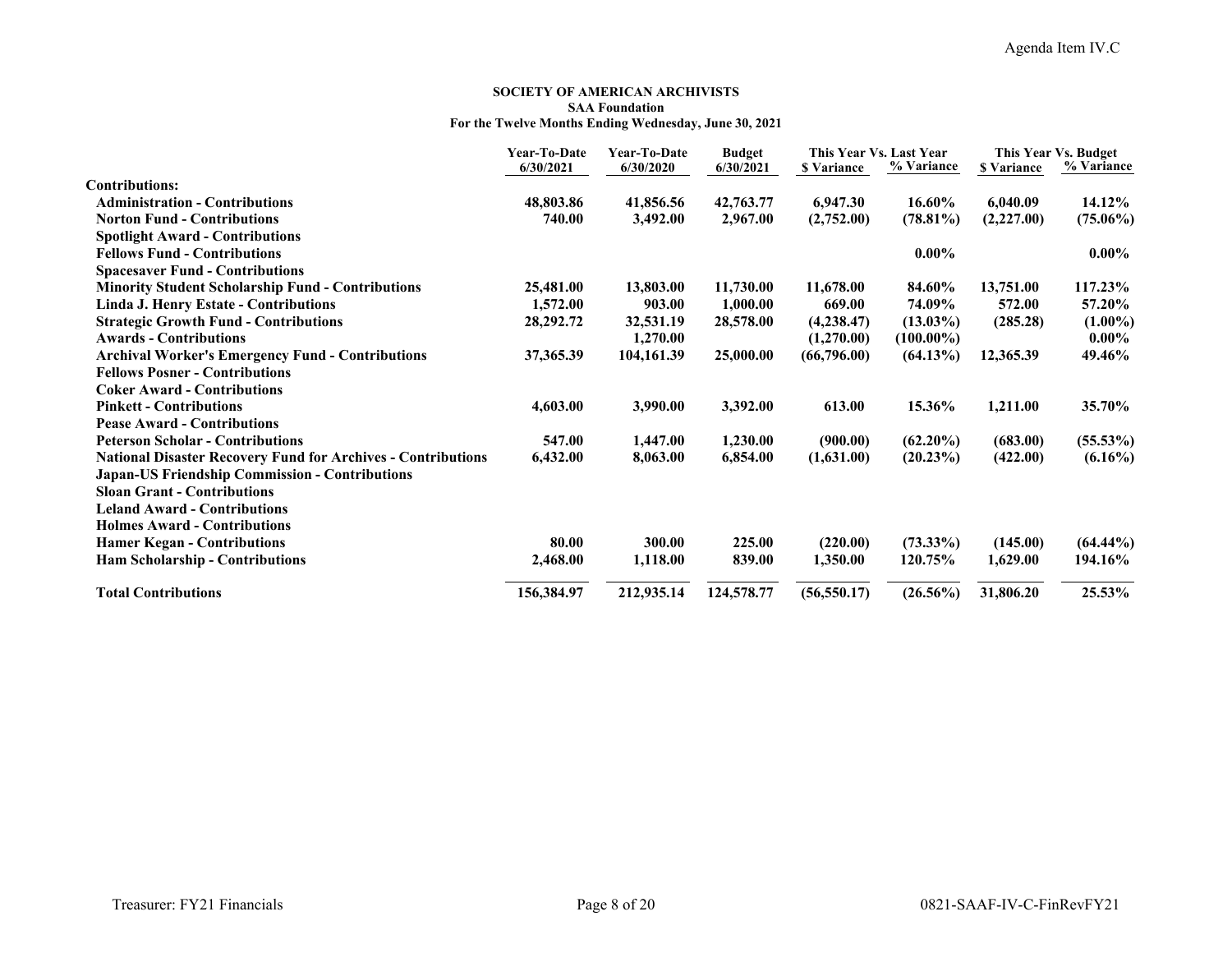#### **SOCIETY OF AMERICAN ARCHIVISTS SAA Foundation For the Twelve Months Ending Wednesday, June 30, 2021**

|                                                                   | Year-To-Date | Year-To-Date | <b>Budget</b> |                   | This Year Vs. Last Year |                    | This Year Vs. Budget |
|-------------------------------------------------------------------|--------------|--------------|---------------|-------------------|-------------------------|--------------------|----------------------|
|                                                                   | 6/30/2021    | 6/30/2020    | 6/30/2021     | <b>S</b> Variance | % Variance              | <b>\$</b> Variance | % Variance           |
| <b>Investments:</b>                                               |              |              |               |                   |                         |                    |                      |
| <b>Administration - Investments</b>                               | 374,489.90   | 14,200.58    |               | 360,289.32        | 2,537.15%               | 374,489.90         | $0.00\%$             |
| <b>Norton Fund - Investments</b>                                  | 19,747.68    | 11,229.53    | 4,853.00      | 8,518.15          | 75.85%                  | 14,894.68          | 306.92%              |
| <b>Spotlight Award - Investments</b>                              |              |              |               |                   |                         |                    |                      |
| <b>Fellows Fund - Investments</b>                                 |              |              |               |                   |                         |                    |                      |
| <b>Spacesaver Fund - Investments</b>                              |              |              |               |                   |                         |                    |                      |
| <b>Minority Student Scholarship Fund - Investments</b>            | 4,779.09     | 2,662.91     | 1,151.00      | 2,116.18          | 79.47%                  | 3,628.09           | 315.21%              |
| Linda J. Henry Estate - Investments                               | 63,818.39    | 36,412.19    | 15,750.00     | 27,406.20         | 75.27%                  | 48,068.39          | 305.20%              |
| <b>Strategic Growth Fund - Investments</b>                        | 26,560.45    | 10,377.90    | 6,488.00      | 16,182.55         | 155.93%                 | 20,072.45          | 309.38%              |
| <b>Awards - Investments</b>                                       |              | 4,776.40     |               | (4,776.40)        | $(100.00\%)$            |                    | $0.00\%$             |
| <b>Archival Worker's Emergency Fund - Investments</b>             |              |              |               |                   |                         |                    |                      |
| <b>Fellows Posner - Investments</b>                               |              |              |               |                   |                         |                    |                      |
| <b>Coker Award - Investments</b>                                  |              |              |               |                   |                         |                    |                      |
| <b>Pinkett - Investments</b>                                      | 10,447.87    | 5,961.15     | 2,576.00      | 4,486.72          | 75.27%                  | 7,871.87           | 305.59%              |
| <b>Pease Award - Investments</b>                                  |              |              |               |                   |                         |                    |                      |
| <b>Peterson Scholar - Investments</b>                             | 4,673.15     | 2,666.28     | 1,152.00      | 2,006.87          | 75.27%                  | 3,521.15           | 305.66%              |
| <b>National Disaster Recovery Fund for Archives - Investments</b> | 6,342.53     | 3,618.79     | 1,564.00      | 2,723.74          | 75.27%                  | 4,778.53           | 305.53%              |
| <b>Japan-US Friendship Commission - Investments</b>               |              |              |               |                   |                         |                    |                      |
| <b>Sloan Grant - Investments</b>                                  |              |              |               |                   |                         |                    |                      |
| <b>Leland Award - Investments</b>                                 |              |              |               |                   |                         |                    |                      |
| <b>Holmes Award - Investments</b>                                 |              |              |               |                   |                         |                    |                      |
| <b>Hamer Kegan - Investments</b>                                  | 685.28       | 391.05       | 169.00        | 294.23            | 75.24%                  | 516.28             | 305.49%              |
| <b>Ham Scholarship - Investments</b>                              | 38,688.23    | 4,952.94     | 2,203.00      | 33,735.29         | 681.12%                 | 36,485.23          | 1,656.16%            |
| <b>Total Investments</b>                                          | 550,232.57   | 97,249.72    | 35,906.00     | 452,982.85        | 465.79%                 | 514,326.57         | 1,432.43%            |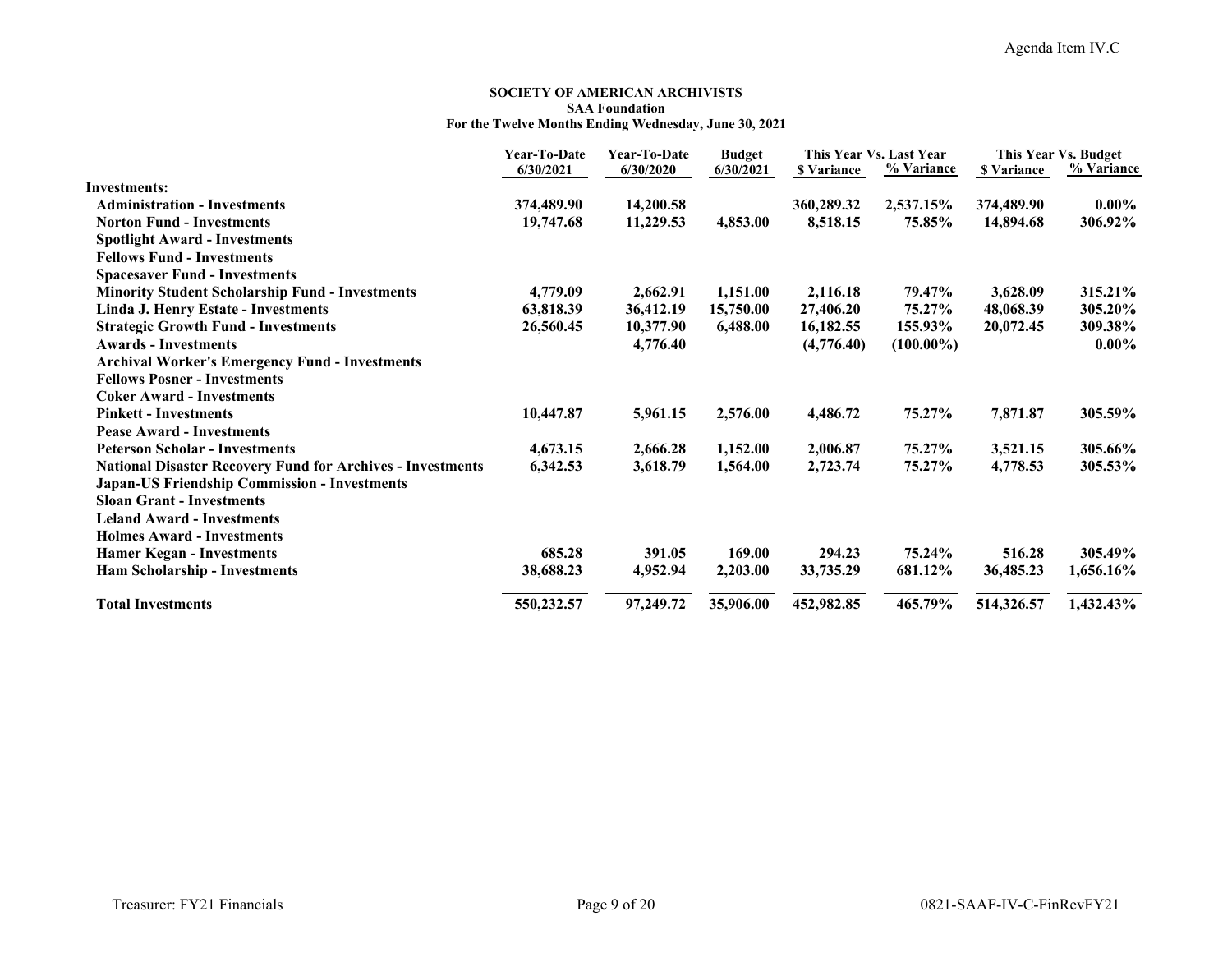#### **SOCIETY OF AMERICAN ARCHIVISTS Norton Fund For the Twelve Months Ending Wednesday, June 30, 2021**

|                                                                          | Year-To-Date<br><b>Year-To-Date</b> |           | <b>Budget</b> |                    | This Year Vs. Last Year | This Year Vs. Budget |             |
|--------------------------------------------------------------------------|-------------------------------------|-----------|---------------|--------------------|-------------------------|----------------------|-------------|
| <b>Income</b>                                                            | 6/30/2021                           | 6/30/2020 | 6/30/2021     | <b>\$ Variance</b> | % Variance              | <b>\$ Variance</b>   | % Variance  |
| <b>Dues</b>                                                              |                                     |           |               |                    |                         |                      |             |
| <b>Subscriptions &amp; Advertising</b>                                   |                                     |           |               |                    |                         |                      |             |
| <b>Workshops</b>                                                         |                                     |           |               |                    |                         |                      |             |
| <b>Annual Meeting</b><br><b>Publications &amp; CD Sales</b>              |                                     |           |               |                    |                         |                      |             |
| <b>Contributions</b>                                                     | 740.00                              | 3,492.00  | 2,967.00      | (2,752.00)         | $(78.81\%)$             | (2,227.00)           | $(75.06\%)$ |
| <b>Investments</b>                                                       | 19,747.68                           | 11,229.53 | 4,853.00      | 8,518.15           | 75.85%                  | 14,894.68            | 306.92%     |
| Shipping, Handling, & Other                                              |                                     |           |               |                    |                         |                      |             |
| <b>Total Income</b>                                                      | 20,487.68                           | 14,721.53 | 7,820.00      | 5,766.15           | 39.17%                  | 12,667.68            | 161.99%     |
| <b>Expenses</b>                                                          |                                     |           |               |                    |                         |                      |             |
| Salaries, Wages, & Benefits                                              |                                     |           |               |                    |                         |                      |             |
| <b>Office Occupancy &amp; Utilities</b>                                  |                                     |           |               |                    |                         |                      |             |
| <b>Services</b>                                                          | 2,216.01                            | 1,908.65  | 1,898.16      | 307.36             | 16.10%                  | 317.85               | 16.75%      |
| <b>Supplies</b>                                                          |                                     |           |               |                    |                         |                      |             |
| <b>Travel</b>                                                            |                                     |           |               |                    |                         |                      |             |
| Leases, Rentals, & Licenses                                              |                                     |           |               |                    |                         |                      |             |
| Taxes, Dues, & Subscriptions<br>Depreciation, Cost of Goods Sold & Other |                                     |           |               |                    |                         |                      |             |
| <b>Total Expenses</b>                                                    | 2,216.01                            | 1,908.65  | 1,898.16      | 307.36             | 16.10%                  | 317.85               | 16.75%      |
|                                                                          |                                     |           |               |                    |                         |                      |             |
| <b>Net Gain or (Loss)</b>                                                | 18,271.67                           | 12,812.88 | 5,921.84      | 5,458.79           | 42.60%                  | 12,349.83            | 208.55%     |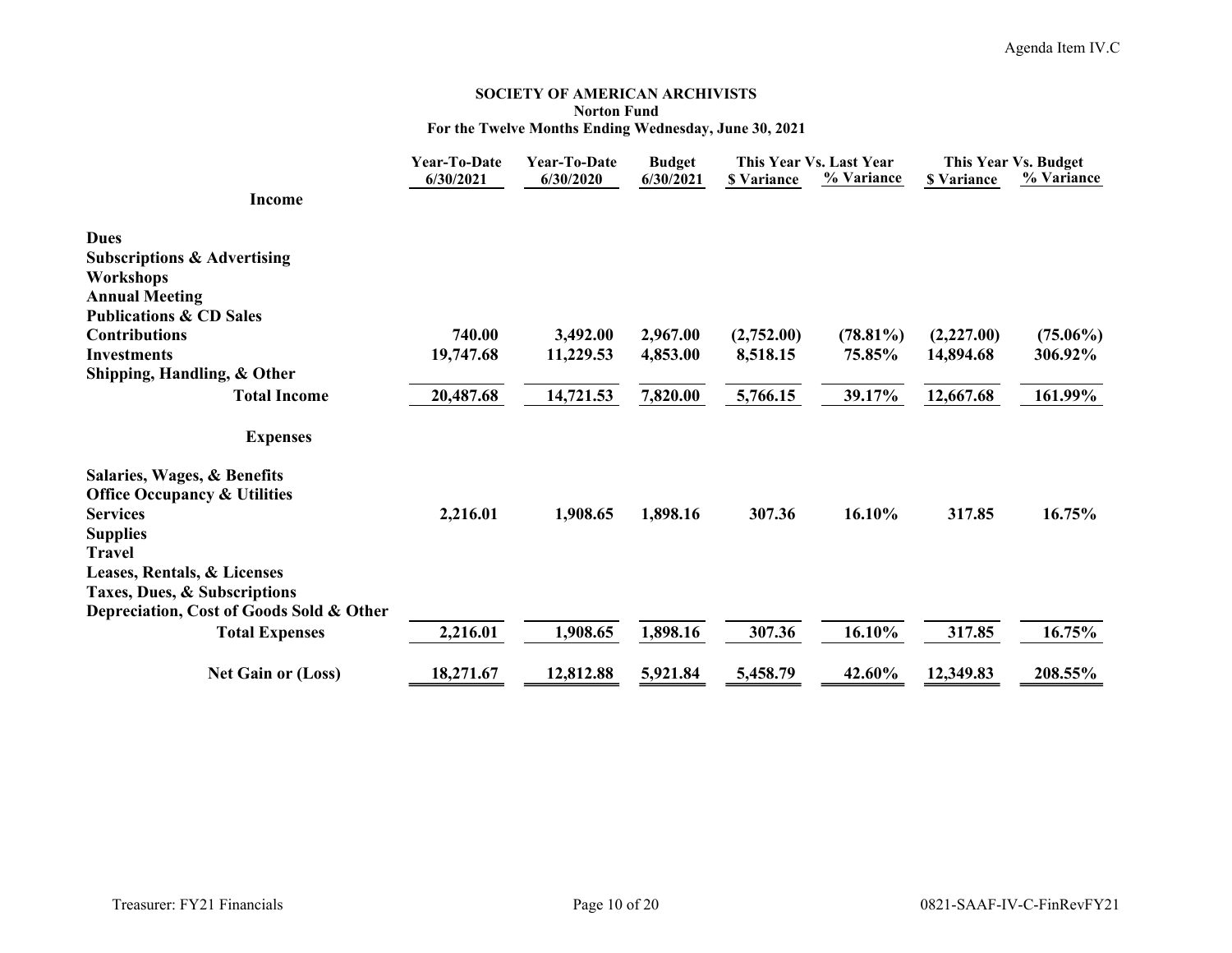#### **SOCIETY OF AMERICAN ARCHIVISTS Minority Student Scholarship Fund For the Twelve Months Ending Wednesday, June 30, 2021**

|                                          | Year-To-Date | Year-To-Date | <b>Budget</b> | This Year Vs. Last Year |             | This Year Vs. Budget |            |
|------------------------------------------|--------------|--------------|---------------|-------------------------|-------------|----------------------|------------|
|                                          | 6/30/2021    | 6/30/2020    | 6/30/2021     | <b>S</b> Variance       | % Variance  | <b>\$ Variance</b>   | % Variance |
| <b>Income</b>                            |              |              |               |                         |             |                      |            |
| <b>Dues</b>                              |              |              |               |                         |             |                      |            |
| <b>Subscriptions &amp; Advertising</b>   |              |              |               |                         |             |                      |            |
| Workshops                                |              |              |               |                         |             |                      |            |
| <b>Annual Meeting</b>                    |              |              |               |                         |             |                      |            |
| <b>Publications &amp; CD Sales</b>       |              |              |               |                         |             |                      |            |
| <b>Contributions</b>                     | 25,481.00    | 13,803.00    | 11,730.00     | 11,678.00               | 84.60%      | 13,751.00            | 117.23%    |
| <b>Investments</b>                       | 4,779.09     | 2,662.91     | 1,151.00      | 2,116.18                | 79.47%      | 3,628.09             | 315.21%    |
| Shipping, Handling, & Other              |              |              |               |                         |             |                      |            |
| <b>Total Income</b>                      | 30,260.09    | 16,465.91    | 12,881.00     | 13,794.18               | 83.77%      | 17,379.09            | 134.92%    |
| <b>Expenses</b>                          |              |              |               |                         |             |                      |            |
| Salaries, Wages, & Benefits              |              |              |               |                         |             |                      |            |
| <b>Office Occupancy &amp; Utilities</b>  |              |              |               |                         |             |                      |            |
| <b>Services</b>                          | 5,646.14     | 10,656.62    | 5,750.12      | (5,010.48)              | $(47.02\%)$ | (103.98)             | $(1.81\%)$ |
| <b>Supplies</b>                          |              |              |               |                         |             |                      |            |
| <b>Travel</b>                            |              |              |               |                         |             |                      |            |
| Leases, Rentals, & Licenses              |              |              |               |                         |             |                      |            |
| Taxes, Dues, & Subscriptions             |              |              |               |                         |             |                      |            |
| Depreciation, Cost of Goods Sold & Other |              |              |               |                         |             |                      |            |
| <b>Total Expenses</b>                    | 5,646.14     | 10,656.62    | 5,750.12      | (5,010.48)              | $(47.02\%)$ | (103.98)             | $(1.81\%)$ |
| <b>Net Gain or (Loss)</b>                | 24,613.95    | 5,809.29     | 7,130.88      | 18,804.66               | 323.70%     | 17,483.07            | 245.17%    |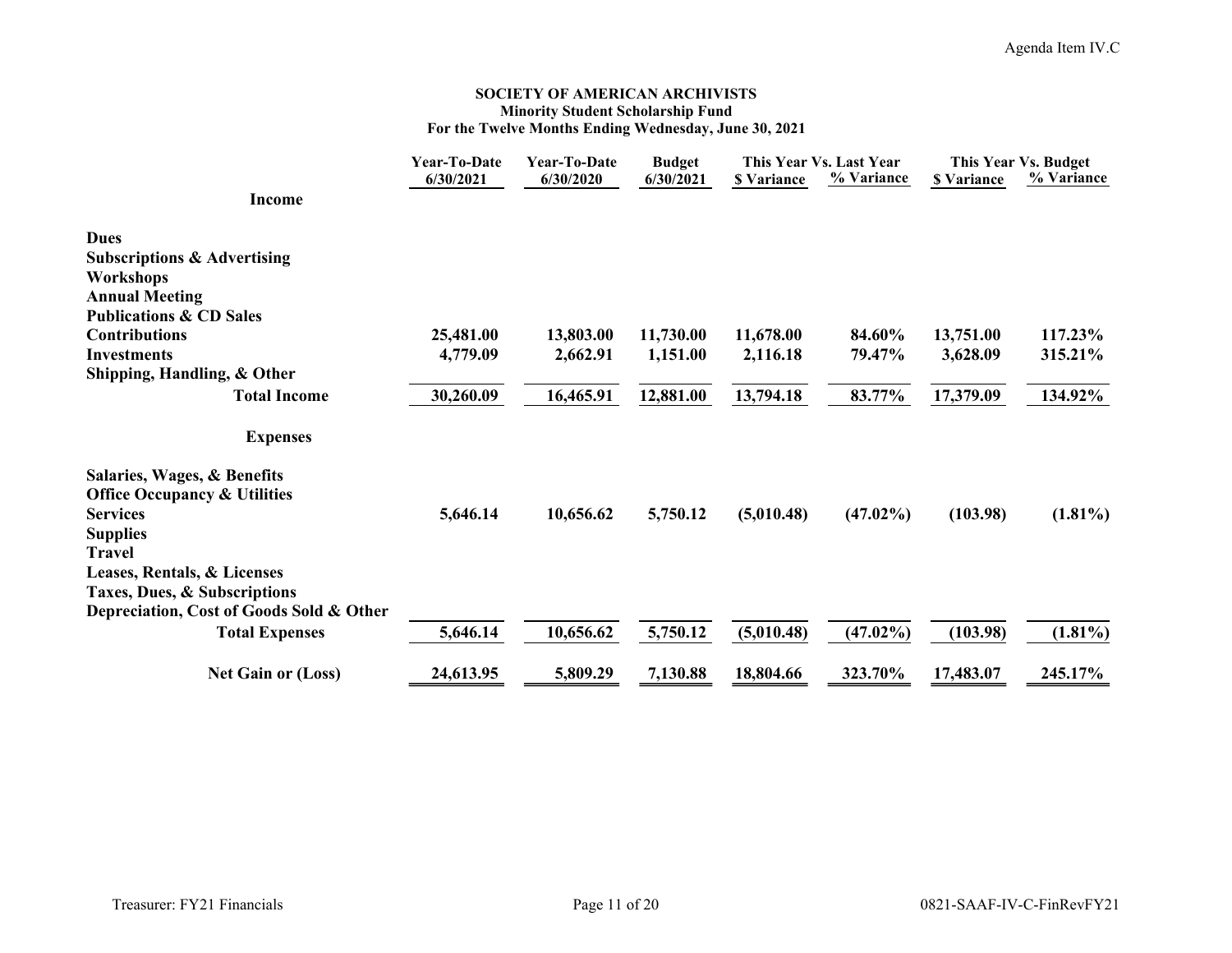#### **SOCIETY OF AMERICAN ARCHIVISTS Linda J. Henry Estate For the Twelve Months Ending Wednesday, June 30, 2021**

|                                          | Year-To-Date | Year-To-Date | <b>Budget</b> | This Year Vs. Last Year |            | This Year Vs. Budget |            |
|------------------------------------------|--------------|--------------|---------------|-------------------------|------------|----------------------|------------|
|                                          | 6/30/2021    | 6/30/2020    | 6/30/2021     | <b>S</b> Variance       | % Variance | <b>\$</b> Variance   | % Variance |
| <b>Income</b>                            |              |              |               |                         |            |                      |            |
| <b>Dues</b>                              |              |              |               |                         |            |                      |            |
| <b>Subscriptions &amp; Advertising</b>   |              |              |               |                         |            |                      |            |
| Workshops                                |              |              |               |                         |            |                      |            |
| <b>Annual Meeting</b>                    |              |              |               |                         |            |                      |            |
| <b>Publications &amp; CD Sales</b>       |              |              |               |                         |            |                      |            |
| <b>Contributions</b>                     | 1,572.00     | 903.00       | 1,000.00      | 669.00                  | 74.09%     | 572.00               | 57.20%     |
| <b>Investments</b>                       | 63,818.39    | 36,412.19    | 15,750.00     | 27,406.20               | 75.27%     | 48,068.39            | 305.20%    |
| Shipping, Handling, & Other              |              |              |               |                         |            |                      |            |
| <b>Total Income</b>                      | 65,390.39    | 37,315.19    | 16,750.00     | 28,075.20               | 75.24%     | 48,640.39            | 290.39%    |
| <b>Expenses</b>                          |              |              |               |                         |            |                      |            |
| Salaries, Wages, & Benefits              |              |              |               |                         |            |                      |            |
| <b>Office Occupancy &amp; Utilities</b>  |              |              |               |                         |            |                      |            |
| <b>Services</b>                          | 7,148.48     | 6,188.86     | 6,155.16      | 959.62                  | 15.51%     | 993.32               | 16.14%     |
| <b>Supplies</b>                          |              |              |               |                         |            |                      |            |
| <b>Travel</b>                            |              |              |               |                         |            |                      |            |
| Leases, Rentals, & Licenses              |              |              |               |                         |            |                      |            |
| Taxes, Dues, & Subscriptions             |              |              |               |                         |            |                      |            |
| Depreciation, Cost of Goods Sold & Other |              |              |               |                         |            |                      |            |
| <b>Total Expenses</b>                    | 7,148.48     | 6,188.86     | 6,155.16      | 959.62                  | 15.51%     | 993.32               | 16.14%     |
| <b>Net Gain or (Loss)</b>                | 58,241.91    | 31,126.33    | 10,594.84     | 27,115.58               | 87.11%     | 47,647.07            | 449.72%    |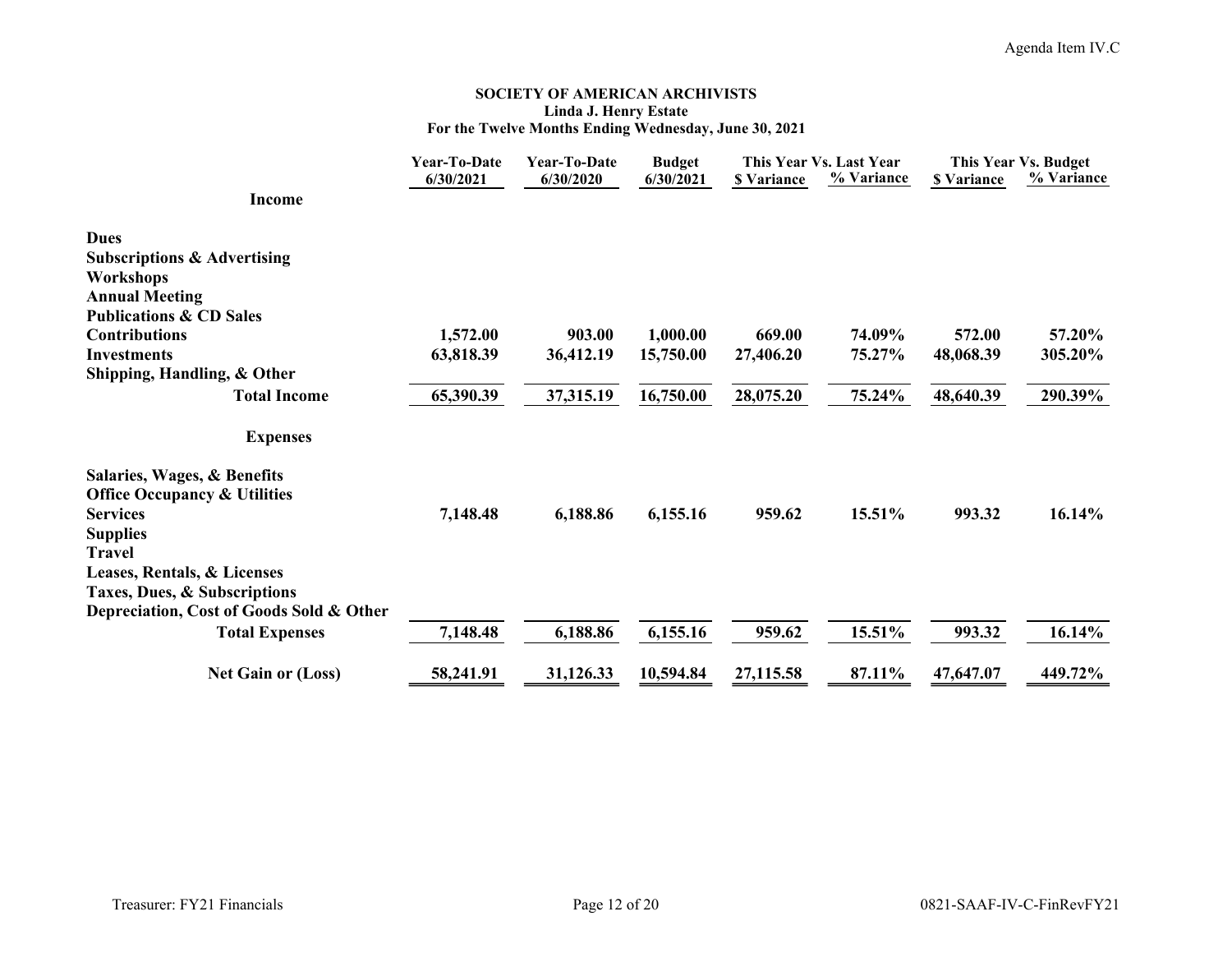#### **SOCIETY OF AMERICAN ARCHIVISTS Strategic Growth Fund For the Twelve Months Ending Wednesday, June 30, 2021**

|                                                                          | Year-To-Date | Year-To-Date | <b>Budget</b> | This Year Vs. Last Year |             | This Year Vs. Budget |              |
|--------------------------------------------------------------------------|--------------|--------------|---------------|-------------------------|-------------|----------------------|--------------|
| <b>Income</b>                                                            | 6/30/2021    | 6/30/2020    | 6/30/2021     | <b>\$ Variance</b>      | % Variance  | <b>\$ Variance</b>   | % Variance   |
| <b>Dues</b>                                                              |              |              |               |                         |             |                      |              |
| <b>Subscriptions &amp; Advertising</b>                                   |              |              |               |                         |             |                      |              |
| Workshops                                                                |              |              |               |                         |             |                      |              |
| <b>Annual Meeting</b>                                                    |              |              |               |                         |             |                      |              |
| <b>Publications &amp; CD Sales</b><br><b>Contributions</b>               | 28,292.72    | 32,531.19    | 28,578.00     | (4,238.47)              | $(13.03\%)$ | (285.28)             | $(1.00\%)$   |
| <b>Investments</b>                                                       | 26,560.45    | 10,377.90    | 6,488.00      | 16,182.55               | 155.93%     | 20,072.45            | 309.38%      |
| Shipping, Handling, & Other                                              |              |              |               |                         |             |                      |              |
| <b>Total Income</b>                                                      | 54,853.17    | 42,909.09    | 35,066.00     | 11,944.08               | 27.84%      | 19,787.17            | 56.43%       |
| <b>Expenses</b>                                                          |              |              |               |                         |             |                      |              |
| Salaries, Wages, & Benefits                                              |              |              |               |                         |             |                      |              |
| <b>Office Occupancy &amp; Utilities</b>                                  |              |              |               |                         |             |                      |              |
| <b>Services</b>                                                          | 35,862.10    | 25,163.89    | 40,062.12     | 10,698.21               | 42.51%      | (4,200.02)           | $(10.48\%)$  |
| <b>Supplies</b>                                                          |              |              |               |                         |             |                      |              |
| <b>Travel</b>                                                            |              |              |               |                         |             |                      |              |
| Leases, Rentals, & Licenses                                              |              |              |               |                         |             |                      |              |
| Taxes, Dues, & Subscriptions<br>Depreciation, Cost of Goods Sold & Other |              |              |               |                         |             |                      |              |
| <b>Total Expenses</b>                                                    | 35,862.10    | 25,163.89    | 40,062.12     | 10,698.21               | 42.51%      | (4,200.02)           | $(10.48\%)$  |
|                                                                          |              |              |               |                         |             |                      |              |
| <b>Net Gain or (Loss)</b>                                                | 18,991.07    | 17,745.20    | (4,996.12)    | 1,245.87                | 7.02%       | 23,987.19            | $(480.12\%)$ |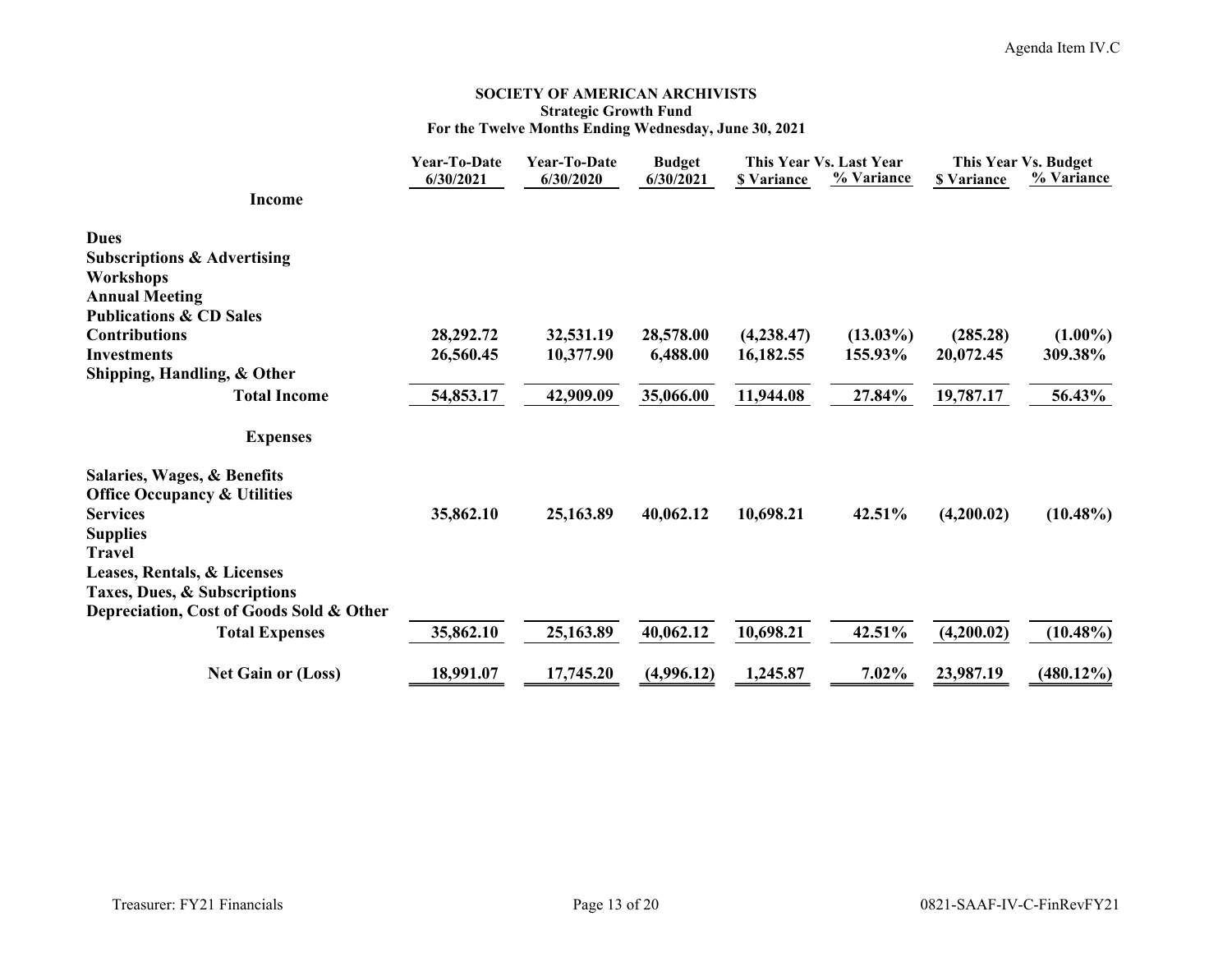#### **SOCIETY OF AMERICAN ARCHIVISTS Awards For the Twelve Months Ending Wednesday, June 30, 2021**

|                                                             | <b>Year-To-Date</b> | <b>Year-To-Date</b> | <b>Budget</b> | This Year Vs. Last Year |              | This Year Vs. Budget |            |
|-------------------------------------------------------------|---------------------|---------------------|---------------|-------------------------|--------------|----------------------|------------|
| <b>Income</b>                                               | 6/30/2021           | 6/30/2020           | 6/30/2021     | <b>\$</b> Variance      | % Variance   | <b>\$ Variance</b>   | % Variance |
| <b>Dues</b>                                                 |                     |                     |               |                         |              |                      |            |
| <b>Subscriptions &amp; Advertising</b>                      |                     |                     |               |                         |              |                      |            |
| Workshops                                                   |                     |                     |               |                         |              |                      |            |
| <b>Annual Meeting</b><br><b>Publications &amp; CD Sales</b> |                     |                     |               |                         |              |                      |            |
| <b>Contributions</b>                                        |                     | 1,270.00            |               | (1,270.00)              | $(100.00\%)$ |                      | $0.00\%$   |
| <b>Investments</b>                                          |                     | 4,776.40            |               | (4,776.40)              | $(100.00\%)$ |                      | $0.00\%$   |
| Shipping, Handling, & Other                                 |                     |                     |               |                         |              |                      |            |
| <b>Total Income</b>                                         |                     | 6,046.40            |               | (6,046.40)              | $(100.00\%)$ |                      | $0.00\%$   |
| <b>Expenses</b>                                             |                     |                     |               |                         |              |                      |            |
| Salaries, Wages, & Benefits                                 |                     |                     |               |                         |              |                      |            |
| <b>Office Occupancy &amp; Utilities</b>                     |                     |                     |               |                         |              |                      |            |
| <b>Services</b>                                             |                     | 8,214.10            |               | (8,214.10)              | $(100.00\%)$ |                      | $0.00\%$   |
| <b>Supplies</b>                                             |                     |                     |               |                         |              |                      |            |
| <b>Travel</b>                                               |                     |                     |               |                         |              |                      |            |
| Leases, Rentals, & Licenses<br>Taxes, Dues, & Subscriptions |                     |                     |               |                         |              |                      |            |
| Depreciation, Cost of Goods Sold & Other                    |                     |                     |               |                         |              |                      |            |
| <b>Total Expenses</b>                                       |                     | 8,214.10            |               | (8,214.10)              | $(100.00\%)$ |                      | $0.00\%$   |
| <b>Net Gain or (Loss)</b>                                   |                     | (2,167.70)          |               | 2,167.70                | $(100.00\%)$ |                      | $0.00\%$   |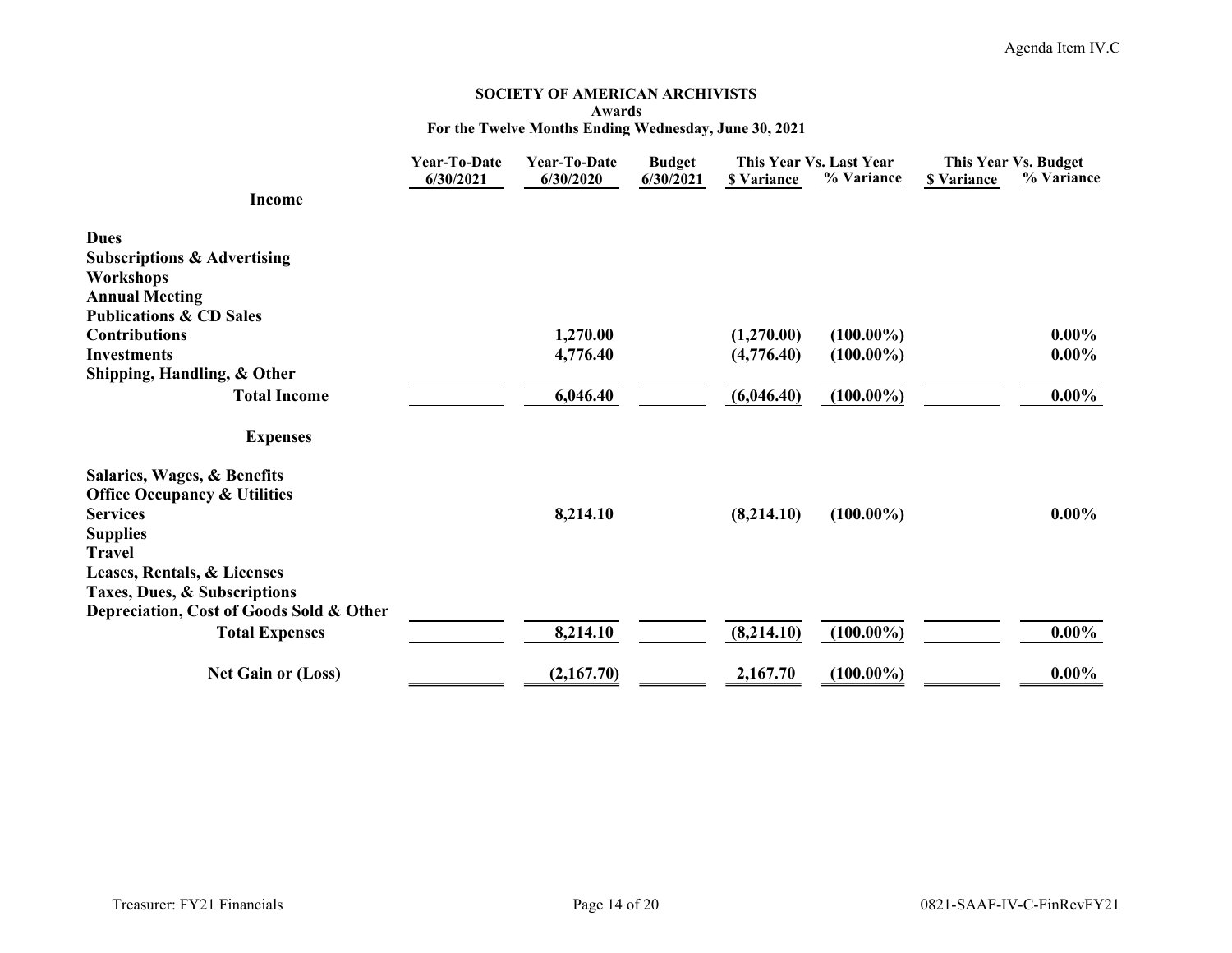#### **SOCIETY OF AMERICAN ARCHIVISTS Archival Worker's Emergency Fund For the Twelve Months Ending Wednesday, June 30, 2021**

|                                                   | Year-To-Date | Year-To-Date | <b>Budget</b> | This Year Vs. Last Year |             | This Year Vs. Budget |            |
|---------------------------------------------------|--------------|--------------|---------------|-------------------------|-------------|----------------------|------------|
| <b>Income</b>                                     | 6/30/2021    | 6/30/2020    | 6/30/2021     | <b>S</b> Variance       | % Variance  | <b>\$</b> Variance   | % Variance |
| <b>Dues</b>                                       |              |              |               |                         |             |                      |            |
| <b>Subscriptions &amp; Advertising</b>            |              |              |               |                         |             |                      |            |
| <b>Workshops</b><br><b>Annual Meeting</b>         |              |              |               |                         |             |                      |            |
| <b>Publications &amp; CD Sales</b>                |              |              |               |                         |             |                      |            |
| <b>Contributions</b>                              | 37,365.39    | 104,161.39   | 25,000.00     | (66,796.00)             | $(64.13\%)$ | 12,365.39            | 49.46%     |
| <b>Investments</b><br>Shipping, Handling, & Other |              |              |               |                         |             |                      |            |
| <b>Total Income</b>                               | 37,365.39    | 104,161.39   | 25,000.00     | (66,796.00)             | $(64.13\%)$ | 12,365.39            | 49.46%     |
|                                                   |              |              |               |                         |             |                      |            |
| <b>Expenses</b>                                   |              |              |               |                         |             |                      |            |
| Salaries, Wages, & Benefits                       |              |              |               |                         |             |                      |            |
| <b>Office Occupancy &amp; Utilities</b>           |              |              |               |                         |             |                      |            |
| <b>Services</b>                                   | 44,825.00    | 106,800.00   | 25,000.00     | (61,975.00)             | $(58.03\%)$ | 19,825.00            | 79.30%     |
| <b>Supplies</b><br><b>Travel</b>                  |              |              |               |                         |             |                      |            |
| Leases, Rentals, & Licenses                       |              |              |               |                         |             |                      |            |
| Taxes, Dues, & Subscriptions                      |              |              |               |                         |             |                      |            |
| Depreciation, Cost of Goods Sold & Other          |              |              |               |                         |             |                      |            |
| <b>Total Expenses</b>                             | 44,825.00    | 106,800.00   | 25,000.00     | (61,975.00)             | $(58.03\%)$ | 19,825.00            | 79.30%     |
| <b>Net Gain or (Loss)</b>                         | (7,459.61)   | (2,638.61)   |               | (4,821.00)              | 182.71%     | (7,459.61)           | $0.00\%$   |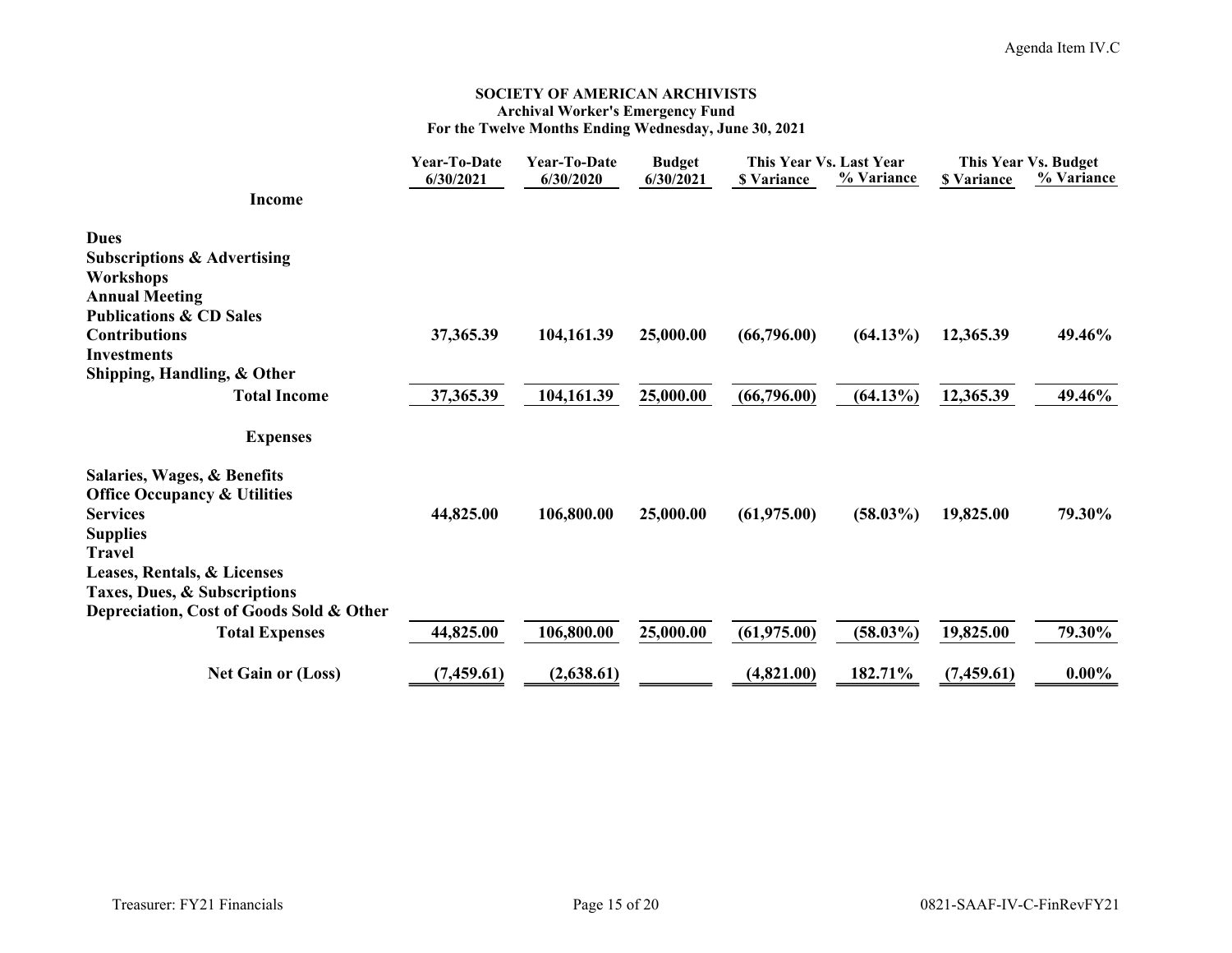#### **SOCIETY OF AMERICAN ARCHIVISTS Pinkett For the Twelve Months Ending Wednesday, June 30, 2021**

|                                                             | <b>Year-To-Date</b><br>6/30/2021 | <b>Year-To-Date</b><br>6/30/2020 | <b>Budget</b><br>6/30/2021 | <b>\$</b> Variance | This Year Vs. Last Year<br>% Variance | <b>\$ Variance</b> | This Year Vs. Budget<br>% Variance |  |
|-------------------------------------------------------------|----------------------------------|----------------------------------|----------------------------|--------------------|---------------------------------------|--------------------|------------------------------------|--|
| <b>Income</b>                                               |                                  |                                  |                            |                    |                                       |                    |                                    |  |
| <b>Dues</b>                                                 |                                  |                                  |                            |                    |                                       |                    |                                    |  |
| <b>Subscriptions &amp; Advertising</b>                      |                                  |                                  |                            |                    |                                       |                    |                                    |  |
| Workshops<br><b>Annual Meeting</b>                          |                                  |                                  |                            |                    |                                       |                    |                                    |  |
| <b>Publications &amp; CD Sales</b>                          |                                  |                                  |                            |                    |                                       |                    |                                    |  |
| <b>Contributions</b>                                        | 4,603.00                         | 3,990.00                         | 3,392.00                   | 613.00             | 15.36%                                | 1,211.00           | 35.70%                             |  |
| <b>Investments</b>                                          | 10,447.87                        | 5,961.15                         | 2,576.00                   | 4,486.72           | 75.27%                                | 7,871.87           | 305.59%                            |  |
| Shipping, Handling, & Other                                 |                                  |                                  |                            |                    |                                       |                    |                                    |  |
| <b>Total Income</b>                                         | 15,050.87                        | 9,951.15                         | 5,968.00                   | 5,099.72           | 51.25%                                | 9,082.87           | 152.19%                            |  |
| <b>Expenses</b>                                             |                                  |                                  |                            |                    |                                       |                    |                                    |  |
| Salaries, Wages, & Benefits                                 |                                  |                                  |                            |                    |                                       |                    |                                    |  |
| <b>Office Occupancy &amp; Utilities</b>                     |                                  |                                  |                            |                    |                                       |                    |                                    |  |
| <b>Services</b>                                             | 1,274.30                         | 1,524.36                         | 5,007.16                   | (250.06)           | $(16.40\%)$                           | (3,732.86)         | $(74.55\%)$                        |  |
| <b>Supplies</b>                                             |                                  |                                  |                            |                    |                                       |                    |                                    |  |
| <b>Travel</b>                                               |                                  |                                  |                            |                    |                                       |                    |                                    |  |
| Leases, Rentals, & Licenses<br>Taxes, Dues, & Subscriptions |                                  |                                  |                            |                    |                                       |                    |                                    |  |
| Depreciation, Cost of Goods Sold & Other                    |                                  |                                  |                            |                    |                                       |                    |                                    |  |
| <b>Total Expenses</b>                                       | 1,274.30                         | 1,524.36                         | 5,007.16                   | (250.06)           | $(16.40\%)$                           | (3,732.86)         | $(74.55\%)$                        |  |
| <b>Net Gain or (Loss)</b>                                   | 13,776.57                        | 8,426.79                         | 960.84                     | 5,349.78           | 63.49%                                | 12,815.73          | 1,333.80%                          |  |
|                                                             |                                  |                                  |                            |                    |                                       |                    |                                    |  |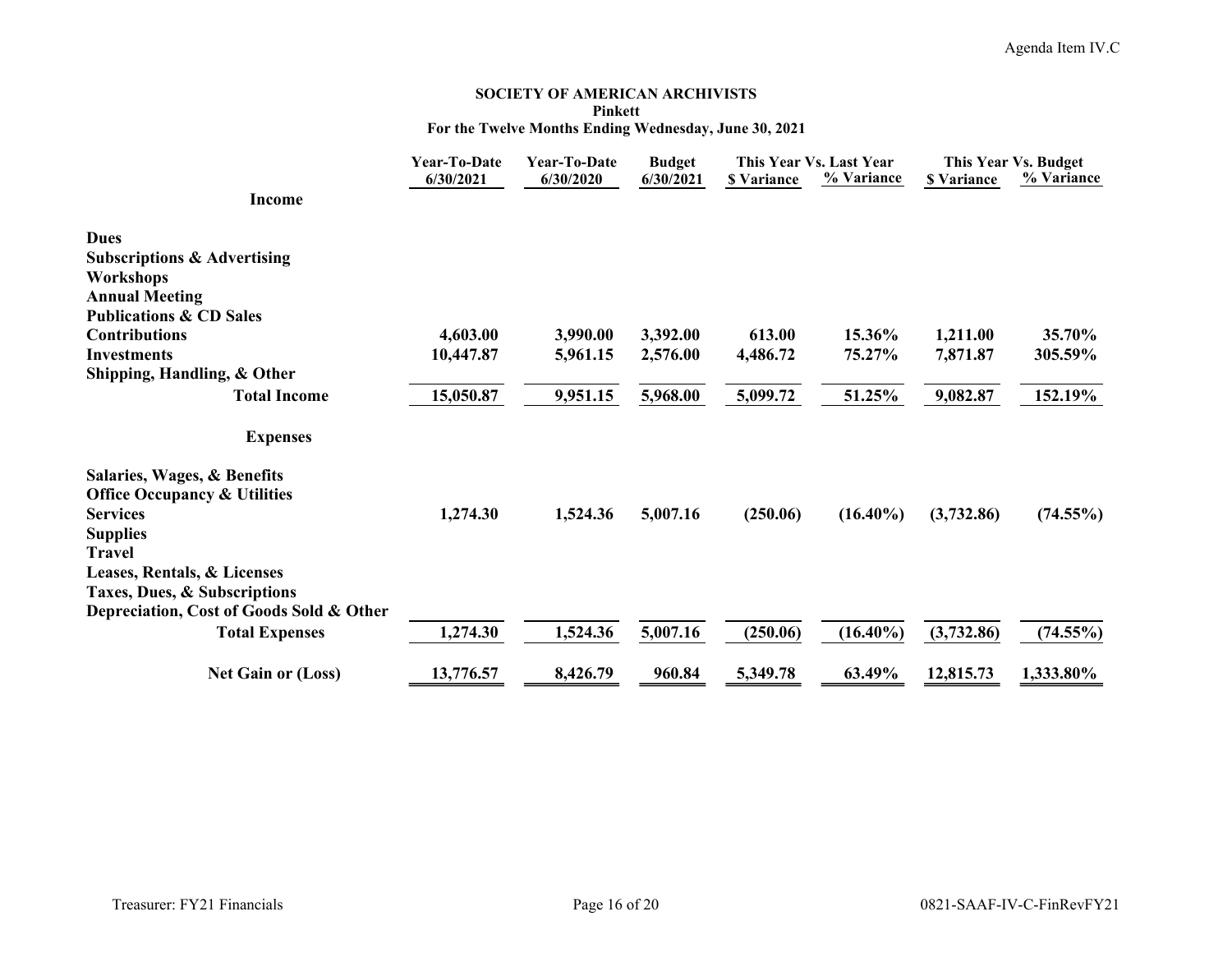#### **SOCIETY OF AMERICAN ARCHIVISTS Peterson Scholar For the Twelve Months Ending Wednesday, June 30, 2021**

|                                          | Year-To-Date | <b>Year-To-Date</b> | <b>Budget</b> | This Year Vs. Last Year |             | This Year Vs. Budget |                |
|------------------------------------------|--------------|---------------------|---------------|-------------------------|-------------|----------------------|----------------|
|                                          | 6/30/2021    | 6/30/2020           | 6/30/2021     | <b>\$ Variance</b>      | % Variance  | <b>\$ Variance</b>   | % Variance     |
| <b>Income</b>                            |              |                     |               |                         |             |                      |                |
| <b>Dues</b>                              |              |                     |               |                         |             |                      |                |
| <b>Subscriptions &amp; Advertising</b>   |              |                     |               |                         |             |                      |                |
| Workshops                                |              |                     |               |                         |             |                      |                |
| <b>Annual Meeting</b>                    |              |                     |               |                         |             |                      |                |
| <b>Publications &amp; CD Sales</b>       |              |                     |               |                         |             |                      |                |
| <b>Contributions</b>                     | 547.00       | 1,447.00            | 1,230.00      | (900.00)                | $(62.20\%)$ | (683.00)             | $(55.53\%)$    |
| <b>Investments</b>                       | 4,673.15     | 2,666.28            | 1,152.00      | 2,006.87                | 75.27%      | 3,521.15             | 305.66%        |
| Shipping, Handling, & Other              |              |                     |               |                         |             |                      |                |
| <b>Total Income</b>                      | 5,220.15     | 4,113.28            | 2,382.00      | 1,106.87                | 26.91%      | 2,838.15             | 119.15%        |
| <b>Expenses</b>                          |              |                     |               |                         |             |                      |                |
| Salaries, Wages, & Benefits              |              |                     |               |                         |             |                      |                |
| <b>Office Occupancy &amp; Utilities</b>  |              |                     |               |                         |             |                      |                |
| <b>Services</b>                          | 572.44       | 1,555.36            | 2,550.12      | (982.92)                | $(63.20\%)$ | (1,977.68)           | (77.55%)       |
| <b>Supplies</b>                          |              |                     |               |                         |             |                      |                |
| Travel                                   |              |                     |               |                         |             |                      |                |
| Leases, Rentals, & Licenses              |              |                     |               |                         |             |                      |                |
| Taxes, Dues, & Subscriptions             |              |                     |               |                         |             |                      |                |
| Depreciation, Cost of Goods Sold & Other |              |                     |               |                         |             |                      |                |
| <b>Total Expenses</b>                    | 572.44       | 1,555.36            | 2,550.12      | (982.92)                | $(63.20\%)$ | (1,977.68)           | (77.55%)       |
| <b>Net Gain or (Loss)</b>                | 4,647.71     | 2,557.92            | (168.12)      | 2,089.79                | 81.70%      | 4,815.83             | $(2,864.52\%)$ |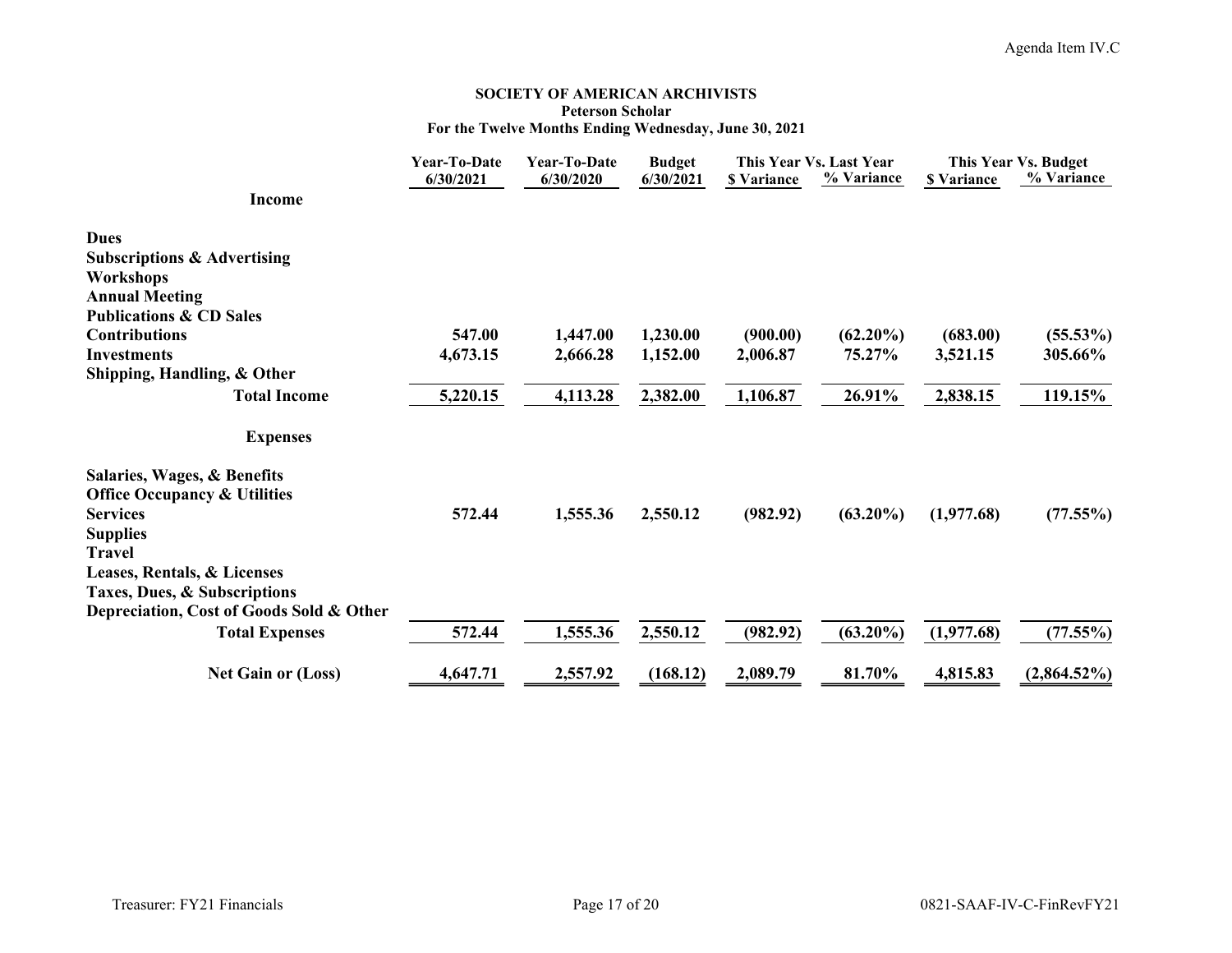#### **SOCIETY OF AMERICAN ARCHIVISTS National Disaster Recovery Fund for Archives For the Twelve Months Ending Wednesday, June 30, 2021**

|                                          | <b>Year-To-Date</b> | Year-To-Date | <b>Budget</b> |                    | This Year Vs. Last Year |                    | This Year Vs. Budget |  |
|------------------------------------------|---------------------|--------------|---------------|--------------------|-------------------------|--------------------|----------------------|--|
|                                          | 6/30/2021           | 6/30/2020    | 6/30/2021     | <b>\$ Variance</b> | % Variance              | <b>\$ Variance</b> | % Variance           |  |
| <b>Income</b>                            |                     |              |               |                    |                         |                    |                      |  |
| <b>Dues</b>                              |                     |              |               |                    |                         |                    |                      |  |
| <b>Subscriptions &amp; Advertising</b>   |                     |              |               |                    |                         |                    |                      |  |
| Workshops                                |                     |              |               |                    |                         |                    |                      |  |
| <b>Annual Meeting</b>                    |                     |              |               |                    |                         |                    |                      |  |
| <b>Publications &amp; CD Sales</b>       |                     |              |               |                    |                         |                    |                      |  |
| <b>Contributions</b>                     | 6,432.00            | 8,063.00     | 6,854.00      | (1,631.00)         | $(20.23\%)$             | (422.00)           | $(6.16\%)$           |  |
| <b>Investments</b>                       | 6,342.53            | 3,618.79     | 1,564.00      | 2,723.74           | 75.27%                  | 4,778.53           | 305.53%              |  |
| Shipping, Handling, & Other              |                     |              |               |                    |                         |                    |                      |  |
| <b>Total Income</b>                      | 12,774.53           | 11,681.79    | 8,418.00      | 1,092.74           | 9.35%                   | 4,356.53           | 51.75%               |  |
| <b>Expenses</b>                          |                     |              |               |                    |                         |                    |                      |  |
| Salaries, Wages, & Benefits              |                     |              |               |                    |                         |                    |                      |  |
| <b>Office Occupancy &amp; Utilities</b>  |                     |              |               |                    |                         |                    |                      |  |
| <b>Services</b>                          | 10,710.45           | 615.06       | 7,882.16      | 10,095.39          | 1,641.37%               | 2,828.29           | 35.88%               |  |
| <b>Supplies</b>                          |                     |              |               |                    |                         |                    |                      |  |
| <b>Travel</b>                            |                     |              |               |                    |                         |                    |                      |  |
| Leases, Rentals, & Licenses              |                     |              |               |                    |                         |                    |                      |  |
| Taxes, Dues, & Subscriptions             |                     |              |               |                    |                         |                    |                      |  |
| Depreciation, Cost of Goods Sold & Other |                     |              |               |                    |                         |                    |                      |  |
| <b>Total Expenses</b>                    | 10,710.45           | 615.06       | 7,882.16      | 10,095.39          | 1,641.37%               | 2,828.29           | 35.88%               |  |
| <b>Net Gain or (Loss)</b>                | 2,064.08            | 11,066.73    | 535.84        | (9,002.65)         | (81.35%)                | 1,528.24           | 285.20%              |  |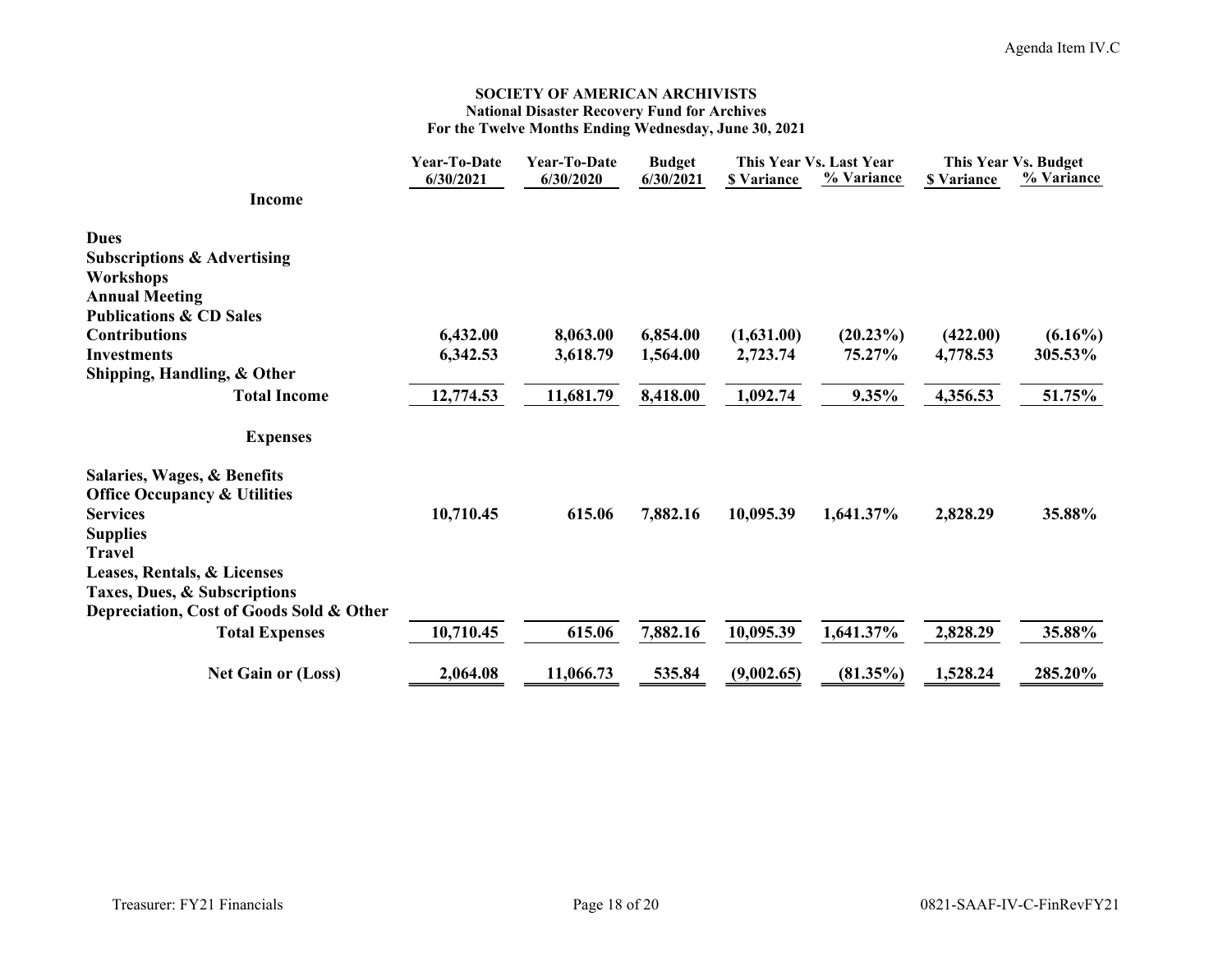#### **SOCIETY OF AMERICAN ARCHIVISTS Hamer Kegan For the Twelve Months Ending Wednesday, June 30, 2021**

|                                                             | <b>Year-To-Date</b> | Year-To-Date | <b>Budget</b> |                    | This Year Vs. Last Year |                    | This Year Vs. Budget |  |
|-------------------------------------------------------------|---------------------|--------------|---------------|--------------------|-------------------------|--------------------|----------------------|--|
| <b>Income</b>                                               | 6/30/2021           | 6/30/2020    | 6/30/2021     | <b>\$ Variance</b> | % Variance              | <b>\$ Variance</b> | % Variance           |  |
| <b>Dues</b>                                                 |                     |              |               |                    |                         |                    |                      |  |
| <b>Subscriptions &amp; Advertising</b>                      |                     |              |               |                    |                         |                    |                      |  |
| <b>Workshops</b>                                            |                     |              |               |                    |                         |                    |                      |  |
| <b>Annual Meeting</b><br><b>Publications &amp; CD Sales</b> |                     |              |               |                    |                         |                    |                      |  |
| <b>Contributions</b>                                        | 80.00               | 300.00       | 225.00        | (220.00)           | $(73.33\%)$             | (145.00)           | $(64.44\%)$          |  |
| <b>Investments</b>                                          | 685.28              | 391.05       | 169.00        | 294.23             | 75.24%                  | 516.28             | 305.49%              |  |
| Shipping, Handling, & Other                                 |                     |              |               |                    |                         |                    |                      |  |
| <b>Total Income</b>                                         | 765.28              | 691.05       | 394.00        | 74.23              | 10.74%                  | 371.28             | 94.23%               |  |
| <b>Expenses</b>                                             |                     |              |               |                    |                         |                    |                      |  |
| Salaries, Wages, & Benefits                                 |                     |              |               |                    |                         |                    |                      |  |
| <b>Office Occupancy &amp; Utilities</b>                     |                     |              |               |                    |                         |                    |                      |  |
| <b>Services</b>                                             | 576.75              | 1,066.45     | 566.00        | (489.70)           | $(45.92\%)$             | 10.75              | 1.90%                |  |
| <b>Supplies</b>                                             |                     |              |               |                    |                         |                    |                      |  |
| <b>Travel</b>                                               |                     |              |               |                    |                         |                    |                      |  |
| Leases, Rentals, & Licenses<br>Taxes, Dues, & Subscriptions |                     |              |               |                    |                         |                    |                      |  |
| Depreciation, Cost of Goods Sold & Other                    |                     |              |               |                    |                         |                    |                      |  |
| <b>Total Expenses</b>                                       | 576.75              | 1,066.45     | 566.00        | (489.70)           | $(45.92\%)$             | 10.75              | 1.90%                |  |
| <b>Net Gain or (Loss)</b>                                   | 188.53              | (375.40)     | (172.00)      | 563.93             | $(150.22\%)$            | 360.53             | $(209.61\%)$         |  |